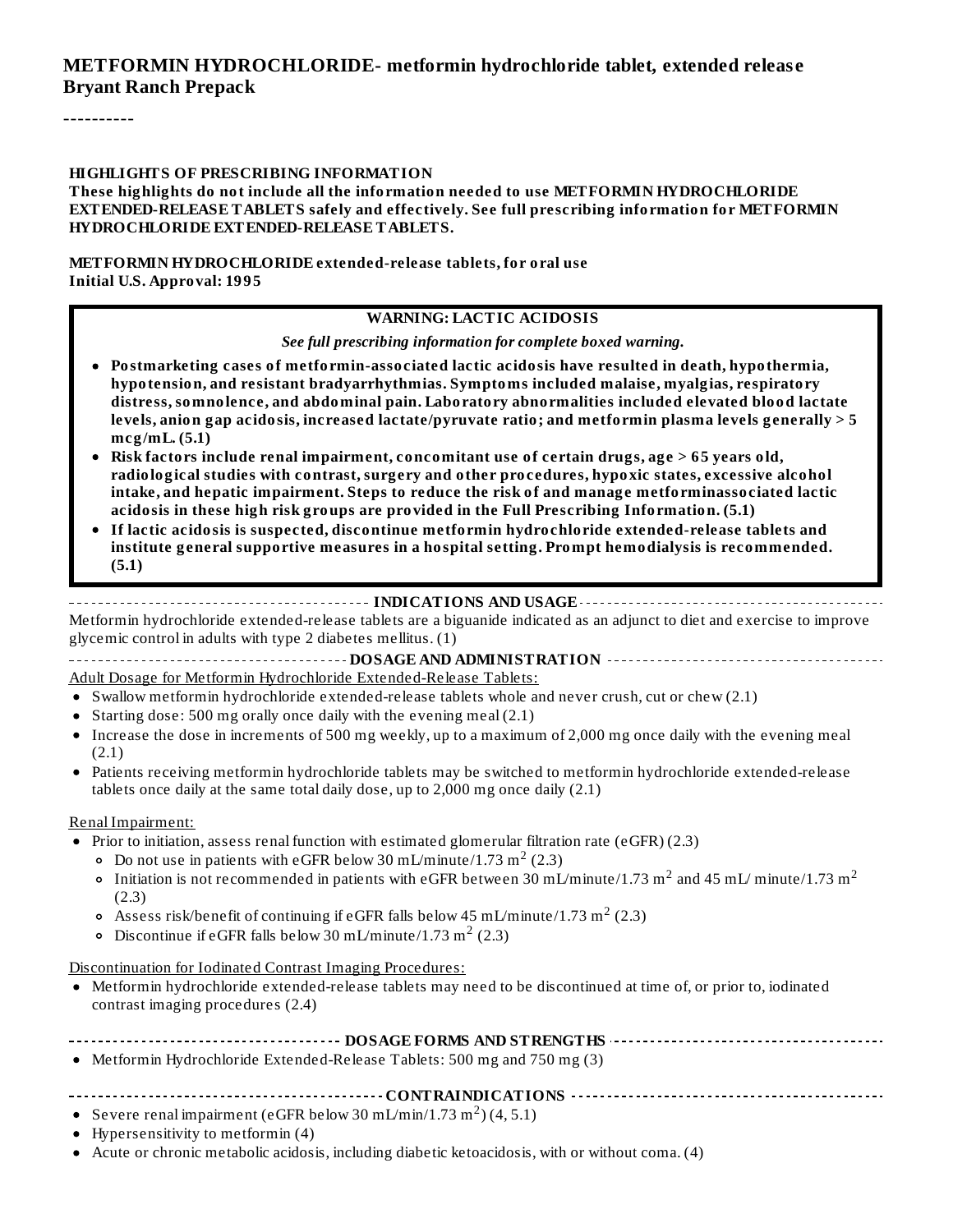#### **WARNINGS AND PRECAUTIONS**

- *Lactic Acidosis:* See boxed warning. (5.1)
- *Vitamin B<sub>12</sub> Deficiency: M*etformin may lower vitamin B<sub>12</sub> levels. Measure hematological parameters annually and vitamin  $B_{12}$  at 2 to 3 year intervals and manage any abnormalities. (5.2)
- *Hypoglycemia with Concomitant Use with Insulin and Insulin Secretagogues:* Increased risk of hypoglycemia when used  $\bullet$ in combination with insulin and/or an insulin secretagogue. Lower dose of insulin or insulin secretagogue may be required (5.3)

#### **ADVERSE REACTIONS**

For metformin hydrochloride extended-release tablets, the most common adverse reactions (> 5.0%) are diarrhea, nausea/vomiting, flatulence, asthenia, indigestion, abdominal discomfort, and headache. (6.1)

#### **To report SUSPECTED ADVERSE REACTIONS, contact TAGI Pharma, Inc. at 1-855-225-8244 or FDA at 1-800- FDA-1088 or www.fda.gov/medwatch**

#### **DRUG INTERACTIONS**

- Carbonic anhydrase inhibitors may increase risk of lactic acidosis. Consider more frequent monitoring (7)
- Drugs that reduce metformin clearance (such as ranolazine, vandetanib, dolutegravir, and cimetidine) may increase the accumulation of metformin. Consider the benefits and risks of concomitant use (7)
- $\bullet$ Alcohol can potentiate the effect of metformin on lactate metabolism. Warn patients against excessive alcohol intake (7)

#### **USE IN SPECIFIC POPULATIONS**

- Females and Males of Reproductive Potential: Advise premenopausal females of the potential for an unintended pregnancy. (8.3)
- Geriatric Use: Assess renal function more frequently. (8.5)
- Hepatic Impairment: Avoid use in patients with hepatic impairment. (8.7)

#### **See 17 for PATIENT COUNSELING INFORMATION and FDA-approved patient labeling.**

**Revised: 1/2020**

### **FULL PRESCRIBING INFORMATION: CONTENTS\* WARNING: LACTIC ACIDOSIS 1 INDICATIONS AND USAGE**

#### **2 DOSAGE AND ADMINISTRATION**

- 2.1 Adult Dosage
- 2.3 Recommendations for Use in Renal Impairment
- 2.4 Discontinuation for Iodinated Contrast Imaging Procedures

#### **3 DOSAGE FORMS AND STRENGTHS**

#### **4 CONTRAINDICATIONS**

#### **5 WARNINGS AND PRECAUTIONS**

- 5.1 Lactic Acidosis
- 5.2 Vitamin  $B_{12}$  Deficiency
- 5.3 Hypoglycemia with Concomitant Use with Insulin and Insulin Secretagogues
- 5.4 Macrovascular Outcomes

#### **6 ADVERSE REACTIONS**

- 6.1 Clinical Studies Experience
- 6.2 Postmarketing Experience

#### **7 DRUG INTERACTIONS**

#### **8 USE IN SPECIFIC POPULATIONS**

- 8.1 Pregnancy
- 8.2 Lactation
- 8.3 Females and Males of Reproductive Potential
- 8.4 Pediatric Use
- 8.5 Geriatric Use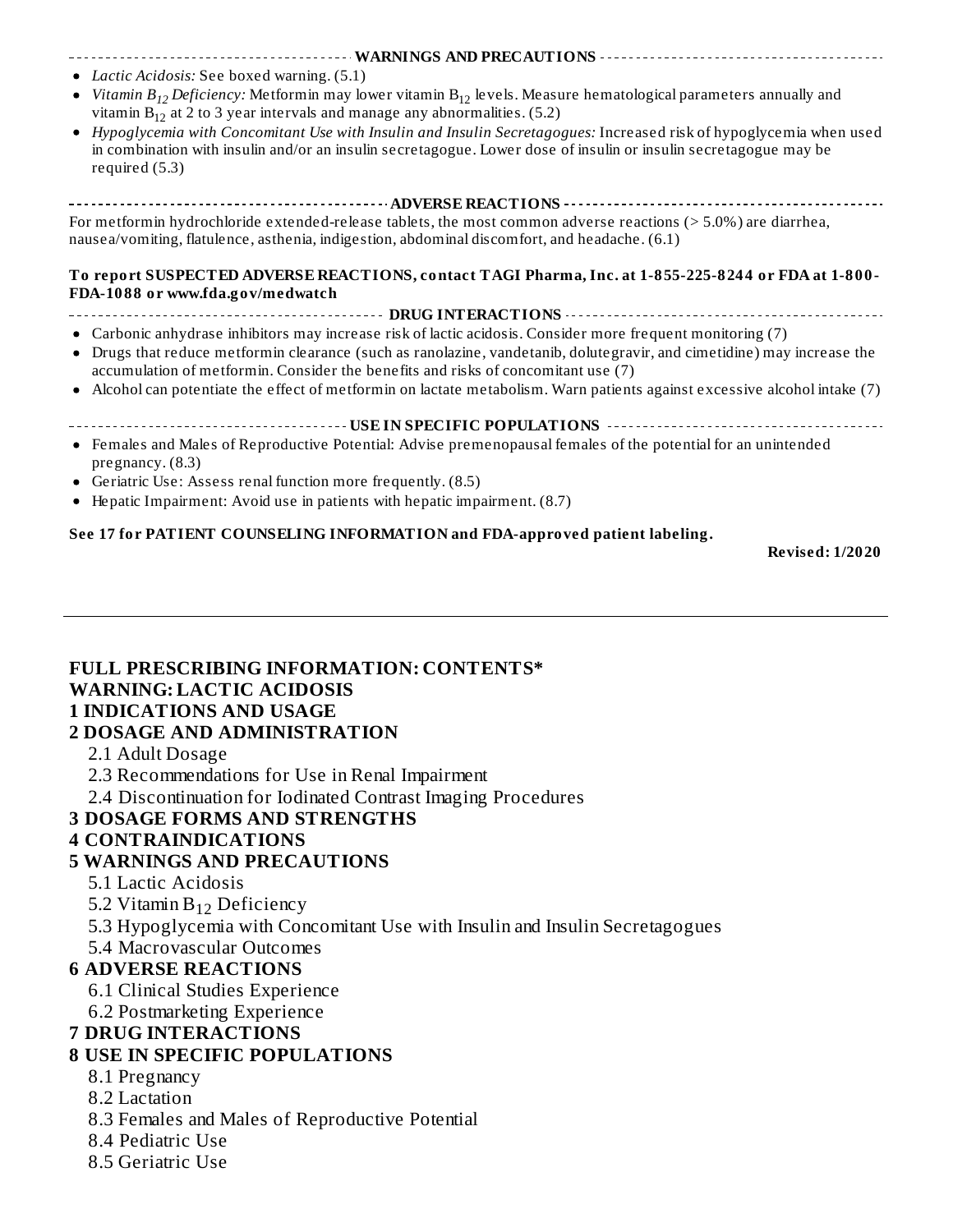#### 8.6 Renal Impairment 8.7 Hepatic Impairment **10 OVERDOSAGE 11 DESCRIPTION 12 CLINICAL PHARMACOLOGY** 12.1 Mechanism of Action 12.3 Pharmacokinetics **13 NONCLINICAL TOXICOLOGY** 13.1 Carcinogenesis, Mutagenesis, Impairment of Fertility **14 CLINICAL STUDIES** 14.2 Metformin Hydrochloride Extended-Release Tablets **16 HOW SUPPLIED/STORAGE AND HANDLING 17 PATIENT COUNSELING INFORMATION**

\* Sections or subsections omitted from the full prescribing information are not listed.

#### **FULL PRESCRIBING INFORMATION**

#### **WARNING: LACTIC ACIDOSIS**

**Postmarketing cas es of metformin-associated lactic acidosis have resulted in death, hypothermia, hypotension, and resistant bradyarrhythmias. The ons et of metforminassociated lactic acidosis is often subtle, accompanied only by nonspecific symptoms such as malais e, myalgias, respiratory distress, somnolence, and abdominal pain. Metforminassociated lactic acidosis was characterized by elevated blood lactate levels (> 5 mmol/Liter), anion gap acidosis (without evidence of ketonuria or ketonemia), an increas ed lactate/pyruvate ratio; and metformin plasma levels generally > 5 mcg/mL** *[see Warnings and Precautions (5.1)].*

**Risk factors for metformin-associated lactic acidosis include renal impairment, concomitant us e of certain drugs (e.g. carbonic anhydras e inhibitors such as topiramate), age 65 years old or greater, having a radiological study with contrast, surgery and other procedures, hypoxic states (e.g., acute congestive heart failure), excessive alcohol intake, and hepatic impairment.**

**Steps to reduce the risk of and manage metformin-associated lactic acidosis in thes e high risk groups are provided** *[see Dosage and Administration (2.3), Contraindications (4), Warnings and Precautions (5.1)]***.**

**If metformin-associated lactic acidosis is suspected, immediately dis continue metformin hydrochloride extended-releas e tablets and institute general supportive measures in a hospital s etting. Prompt hemodialysis is recommended** *[see Warnings and Precautions (5.1)].*

#### **1 INDICATIONS AND USAGE**

Metformin hydrochloride extended-release tablets are indicated as an adjunct to diet and exercise to improve glycemic control in adults with type 2 diabetes mellitus.

#### **2 DOSAGE AND ADMINISTRATION**

#### **2.1 Adult Dosage**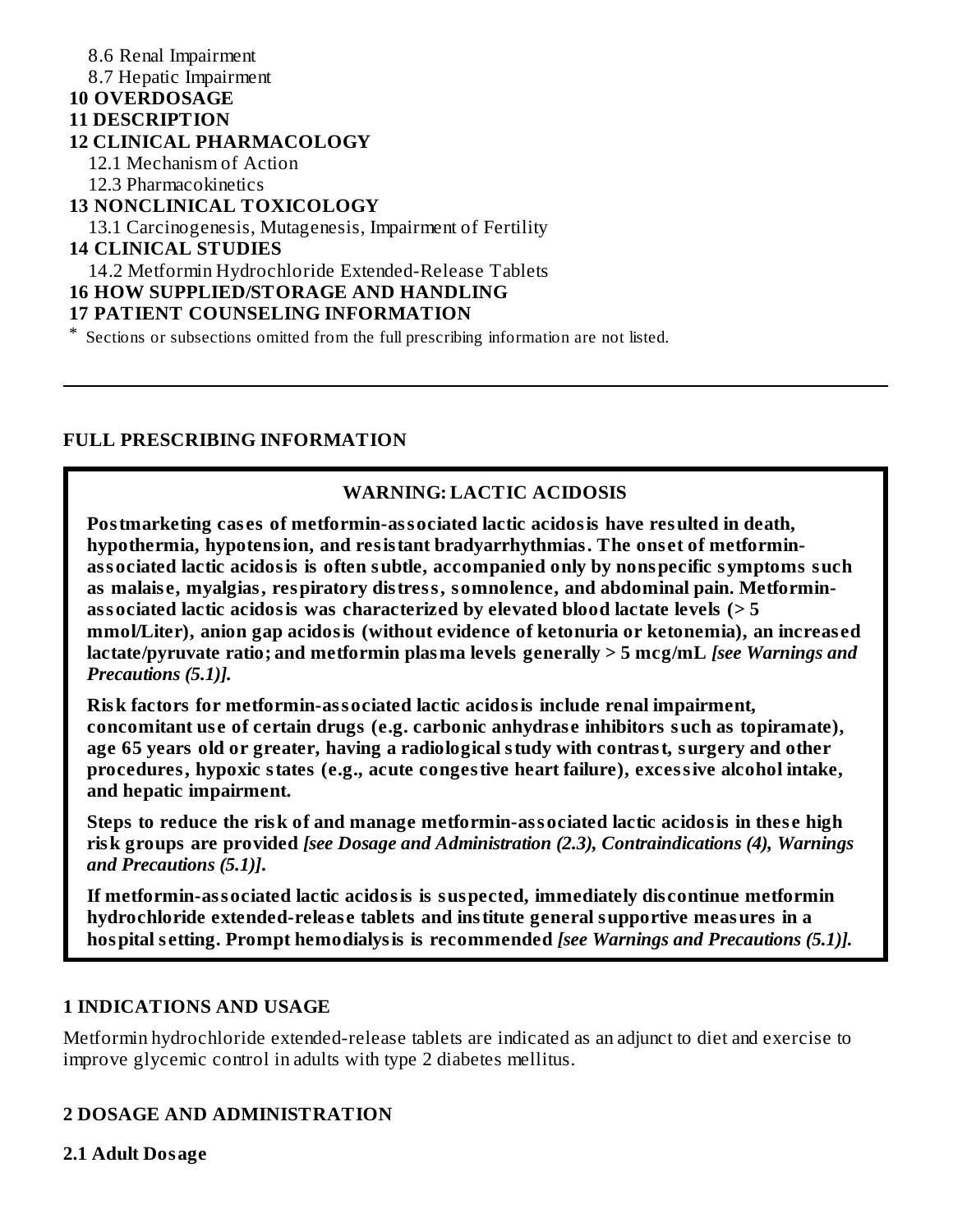Metformin Hydrochloride Extended-Release Tablets

- Swallow metformin hydrochloride extended-release tablets whole and never crush, cut or chew.
- The recommended starting dose of metformin hydrochloride extended-release tablets is 500 mg orally once daily with the evening meal.
- Increase the dose in increments of 500 mg weekly on the basis of glycemic control and tolerability, up to a maximum of 2,000 mg once daily with the evening meal.
- If glycemic control is not achieved with metformin hydrochloride extended-release tablets 2,000 mg once daily, consider a trial of metformin hydrochloride extended-release tablets 1,000 mg twice daily. If higher doses are required, switch to metformin hydrochloride tablets at total daily doses up to 2,550 mg administered in divided daily doses, as described above.
- Patients receiving metformin hydrochloride tablets may be switched to metformin hydrochloride extended-release tablets once daily at the same total daily dose, up to 2,000 mg once daily.

# **2.3 Recommendations for Us e in Renal Impairment**

- Assess renal function prior to initiation of metformin hydrochloride extended-release tablets and periodically thereafter.
- Metformin hydrochloride extended-release tablets are contraindicated in patients with an estimated glomerular filtration rate (eGFR) below 30 mL/minute/1.73 m<sup>2</sup>.
- Initiation of metformin hydrochloride extended-release tablets in patients with an eGFR between 30 mL/minute/1.73 m<sup>2</sup> and 45 mL/minute/1.73 m<sup>2</sup> is not recommended.
- In patients taking metformin hydrochloride extended-release tablets whose eGFR later falls below  $45$  mL/min/1.73 m<sup>2</sup>, assess the benefit risk of continuing therapy.
- Discontinue metformin hydrochloride extended-release tablets if the patient's eGFR later falls below 30 mL/minute/1.73 m<sup>2</sup> [see Warnings and Precautions (5.1)].

# **2.4 Dis continuation for Iodinated Contrast Imaging Procedures**

Discontinue metformin hydrochloride extended-release tablets at the time of, or prior to, an iodinated contrast imaging procedure in patients with an eGFR between 30 mL/min/1.73 m<sup>2</sup> and 60 mL/min/1.73 m<sup>2</sup>; in patients with a history of liver disease, alcoholism, or heart failure; or in patients who will be administered intra-arterial iodinated contrast. Re-evaluate eGFR 48 hours after the imaging procedure; restart metformin hydrochloride extended-release tablets if renal function is stable.

# **3 DOSAGE FORMS AND STRENGTHS**

Metformin hydrochloride extended-release tablets, USP are available as:

- Metformin hydrochloride extended-release tablets USP, 500 mg are oval white tablets, with "OE" debossed on one side and "584" debossed on the other side.
- Metformin hydrochloride extended-release tablets USP, 750 mg are white, capsule shaped tablets, with "OE" debossed on one side and "585" debossed on the other side.

# **4 CONTRAINDICATIONS**

Metformin hydrochloride extended-release tablets are contraindicated in patients with:

- Severe renal impairment (eGFR below 30 mL/min/1.73 m<sup>2</sup>) [see Warnings and Precautions (5.1)].
- Hypersensitivity to metformin.
- Acute or chronic metabolic acidosis, including diabetic ketoacidosis, with or without coma.

# **5 WARNINGS AND PRECAUTIONS**

# **5.1 Lactic Acidosis**

There have been postmarketing cases of metformin-associated lactic acidosis, including fatal cases.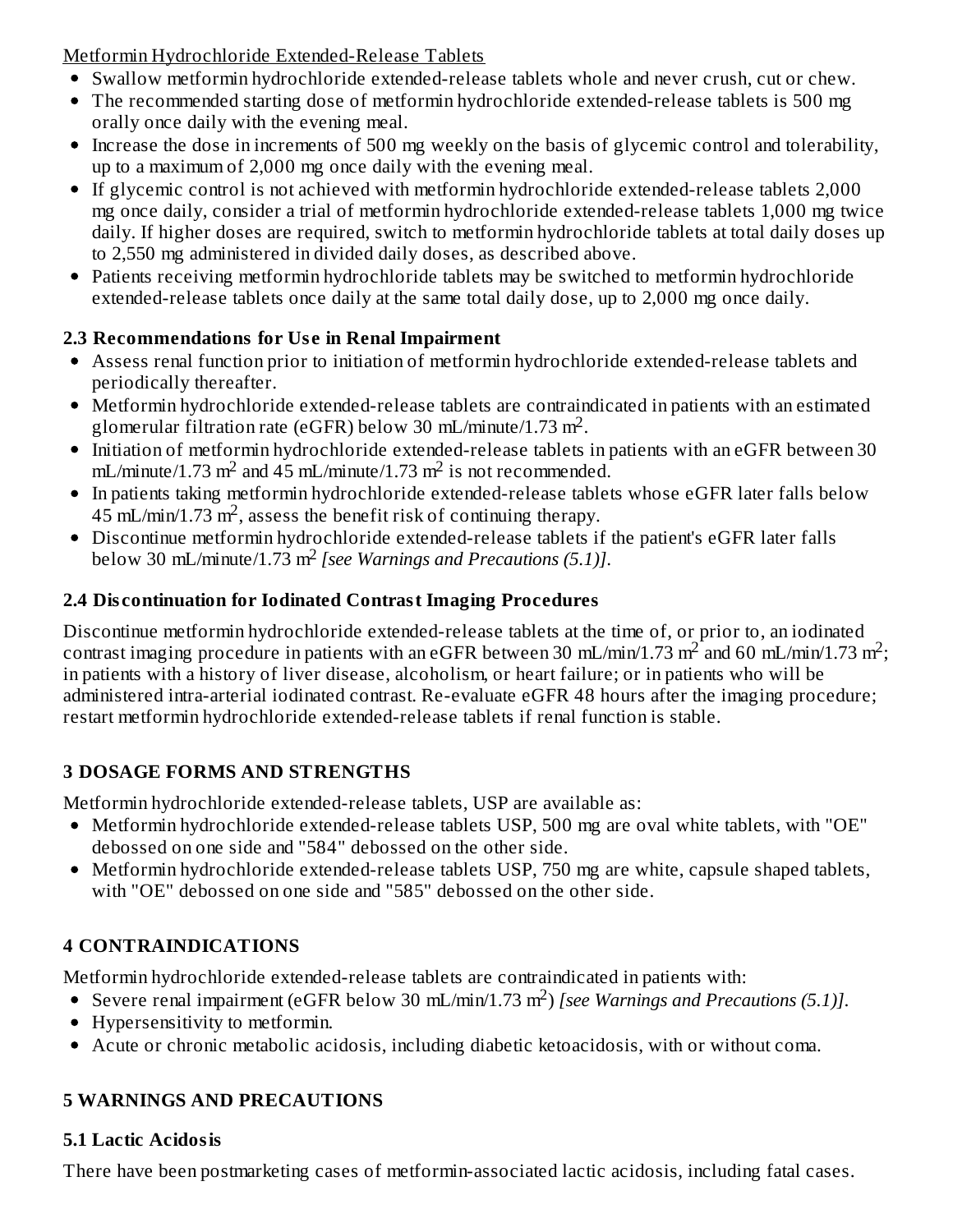These cases had a subtle onset and were accompanied by nonspecific symptoms such as malaise, myalgias, abdominal pain, respiratory distress, or increased somnolence; however, hypotension and resistant bradyarrhythmias have occurred with severe acidosis. Metforminassociated lactic acidosis was characterized by elevated blood lactate concentrations (> 5 mmol/L), anion gap acidosis (without evidence of ketonuria or ketonemia), and an increased lactate: pyruvate ratio; metformin plasma levels were generally > 5 mcg/mL. Metformin decreases liver uptake of lactate increasing lactate blood levels which may increase the risk of lactic acidosis, especially in patients at risk.

If metformin-associated lactic acidosis is suspected, general supportive measures should be instituted promptly in a hospital setting, along with immediate discontinuation of metformin hydrochloride extended-release tablets. In metformin hydrochloride extended-release tablets treated patients with a diagnosis or strong suspicion of lactic acidosis, prompt hemodialysis is recommended to correct the acidosis and remove accumulated metformin (metformin hydrochloride is dialyzable with a clearance of up to 170 mL/min under good hemodynamic conditions). Hemodialysis has often resulted in reversal of symptoms and recovery.

Educate patients and their families about the symptoms of lactic acidosis and, if these symptoms occur, instruct them to discontinue metformin hydrochloride extended-release tablets and report these symptoms to their healthcare provider.

For each of the known and possible risk factors for metformin-associated lactic acidosis, recommendations to reduce the risk of and manage metformin-associated lactic acidosis are provided below:

*Renal impairment* — The postmarketing metformin-associated lactic acidosis cases primarily occurred in patients with significant renal impairment.

The risk of metformin accumulation and metformin-associated lactic acidosis increases with the severity of renal impairment because metformin is substantially excreted by the kidney. Clinical recommendations based upon the patient's renal function include *[see Dosage and Administration (2.1), Clinical Pharmacology (12.3)]*:

- Before initiating metformin hydrochloride extended-release tablets, obtain an estimated glomerular filtration rate (eGFR).
- Metformin hydrochloride extended-release tablets are contraindicated in patients with an eGFR less than 30 mL/min/1.73 m<sup>2</sup> [see *Contraindications* (4)].
- Initiation of metformin hydrochloride extended-release tablets is not recommended in patients with eGFR between 30 mL/min/1.73 m<sup>2</sup> and 45 mL/min/1.73 m<sup>2</sup>.
- Obtain an eGFR at least annually in all patients taking metformin hydrochloride extended-release tablets. In patients at risk for the development of renal impairment (e.g., the elderly), renal function should be assessed more frequently.
- In patients taking metformin hydrochloride extended-release tablets whose eGFR falls below 45  $mL/min/1.73 m<sup>2</sup>$ , assess the benefit and risk of continuing therapy.
- *Drug interactions* The concomitant use of metformin hydrochloride extended-release tablets with specific drugs may increase the risk of metformin-associated lactic acidosis: those that impair renal function, result in significant hemodynamic change, interfere with acid-base balance, or increase metformin accumulation. Consider more frequent monitoring of patients.
- *Age 65 or greater* The risk of metformin-associated lactic acidosis increases with the patient's age because elderly patients have a greater likelihood of having hepatic, renal, or cardiac impairment than younger patients. Assess renal function more frequently in elderly patients.
- *Radiologic studies with contrast* Administration of intravascular iodinated contrast agents in metformin-treated patients has led to an acute decrease in renal function and the occurrence of lactic acidosis. Stop metformin hydrochloride extended-release tablets at the time of, or prior to, an iodinated contrast imaging procedure in patients with an eGFR between 30 mL/min/1.73 m<sup>2</sup> and 60  $mL/min/1.73 m<sup>2</sup>$ ; in patients with a history of hepatic impairment, alcoholism or heart failure; or in patients who will be administered intra-arterial iodinated contrast. Re-evaluate eGFR 48 hours after the imaging procedure, and restart metformin hydrochloride extended-release tablets if renal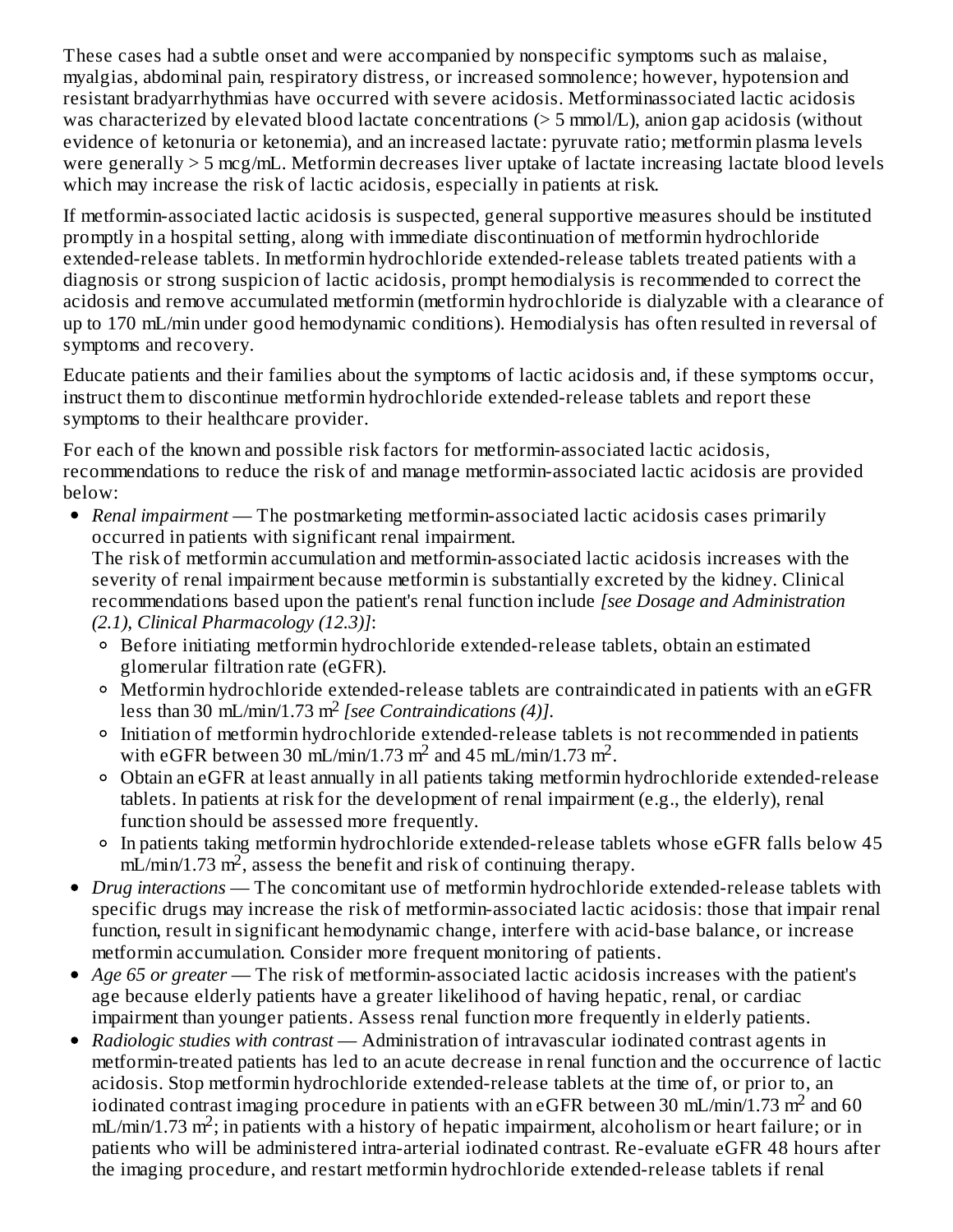function is stable.

- *Surgery and other procedures* Withholding of food and fluids during surgical or other procedures may increase the risk for volume depletion, hypotension, and renal impairment. Metformin hydrochloride extended-release tablets should be temporarily discontinued while patients have restricted food and fluid intake.
- *Hypoxic states* Several of the postmarketing cases of metformin-associated lactic acidosis occurred in the setting of acute congestive heart failure (particularly when accompanied by hypoperfusion and hypoxemia). Cardiovascular collapse (shock), acute myocardial infarction, sepsis, and other conditions associated with hypoxemia have been associated with lactic acidosis and may cause prerenal azotemia. When such an event occurs, discontinue metformin hydrochloride extended-release tablets.
- *Excessive alcohol intake* Alcohol potentiates the effect of metformin on lactate metabolism. Patients should be warned against excessive alcohol intake while receiving metformin hydrochloride extended-release tablets.
- *Hepatic impairment* Patients with hepatic impairment have developed cases of metforminassociated lactic acidosis. This may be due to impaired lactate clearance resulting in higher lactate blood levels. Therefore, avoid use of metformin hydrochloride extended-release tablets in patients with clinical or laboratory evidence of hepatic disease.

# **5.2 Vitamin B Deficiency 12**

In metformin hydrochloride tablets clinical trials of 29-week duration, a decrease to subnormal levels of previously normal serum vitamin  $\rm B_{12}$  levels was observed in approximately 7% of patients. Such decrease, possibly due to interference with  $\rm B_{12}$  absorption from the  $\rm B_{12}$ -intrinsic factor complex, may be associated with anemia but appears to be rapidly reversible with discontinuation of metformin hydrochloride tablets or vitamin $\rm B_{12}$  supplementation. Certain individuals (those with inadequate vitamin  $\rm B_{12}$  or calcium intake or absorption) appear to be predisposed to developing subnormal vitamin  $\rm B_{12}$ levels. Measure hematologic parameters on an annual basis and vitamin  $\rm B_{12}$  at 2 to 3 year intervals in patients on metformin hydrochloride extended-release tablets and manage any abnormalities *[see Adverse Reactions (6.1)]*.

### **5.3 Hypoglycemia with Concomitant Us e with Insulin and Insulin Secretagogues**

Insulin and insulin secretagogues (e.g., sulfonylurea) are known to cause hypoglycemia. Metformin hydrochloride extended-release tablets may increase the risk of hypoglycemia when combined with insulin and/or an insulin secretagogue. Therefore, a lower dose of insulin or insulin secretagogue may be required to minimize the risk of hypoglycemia when used in combination with metformin hydrochloride extended-release tablets *[see Drug Interactions (7)].*

### **5.4 Macrovas cular Outcomes**

There have been no clinical studies establishing conclusive evidence of macrovascular risk reduction with metformin hydrochloride extended-release tablets.

### **6 ADVERSE REACTIONS**

The following adverse reactions are also discussed elsewhere in the labeling:

- Lactic Acidosis *[see Boxed Warning and Warnings and Precautions (5.1)]*
- *Kitamin* B<sub>12</sub> Deficiency *[see Warnings and Precautions (5.2)]*
- Hypoglycemia *[see Warnings and Precautions (5.3)]*

# **6.1 Clinical Studies Experience**

Because clinical trials are conducted under widely varying conditions, adverse reaction rates observed in the clinical trials of a drug cannot be directly compared to rates in the clinical trials of another drug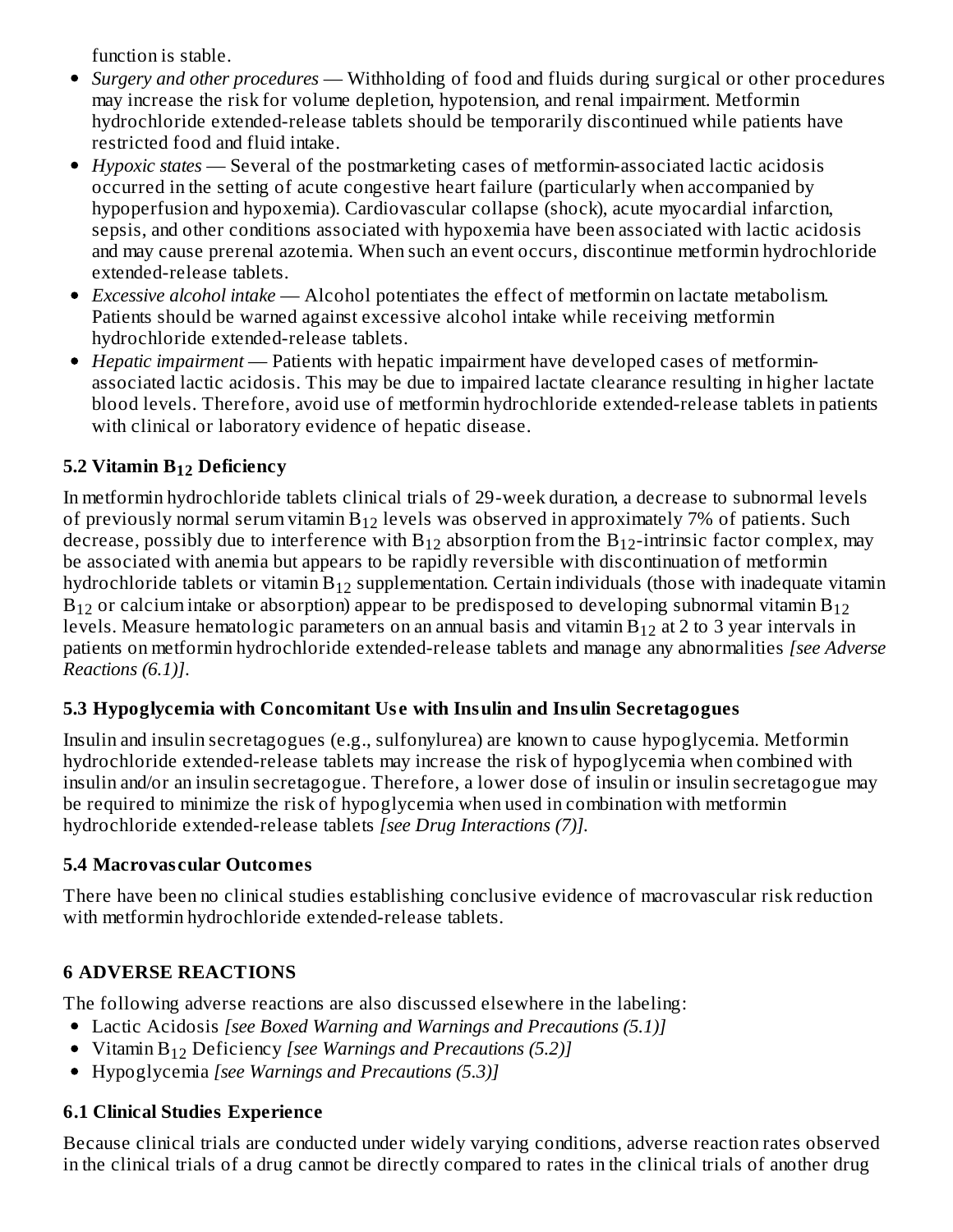and may not reflect the rates observed in practice.

### Metformin Hydrochloride Extended-Release Tablets

In placebo-controlled trials, 781 patients were administered metformin hydrochloride extended-release tablets. Adverse reactions reported in greater than 5% of the metformin hydrochloride extended-release tablets patients, and that were more common in metformin hydrochloride extended-release tablets - than placebo-treated patients, are listed in Table 1.

#### **Table 1: Advers e Reactions from Clinical Trials of Metformin Hydrochloride Extended-Releas e Tablets Occurring > 5% and More Common than Placebo in Patients with Type 2 Diabetes Mellitus**

|                 | Metformin Hydrochloride Extended-Release<br><b>Tablets</b><br>$(n = 781)$ | <b>Placebo</b><br>$(n = 195)$ |
|-----------------|---------------------------------------------------------------------------|-------------------------------|
| Diarrhea        | 10%                                                                       | 3%                            |
| Nausea/Vomiting | 7%                                                                        | 2%                            |

Diarrhea led to discontinuation of metformin hydrochloride extended-release tablets in 0.6% of patients. Additionally, the following adverse reactions were reported in  $\geq 1.0\%$  to  $\leq 5.0\%$  of metformin hydrochloride extended-release tablets patients and were more commonly reported with metformin hydrochloride extended-release tablets than placebo: abdominal pain, constipation, distention abdomen, dyspepsia/heartburn, flatulence, dizziness, headache, upper respiratory infection, taste disturbance.

### **6.2 Postmarketing Experience**

The following adverse reactions have been identified during post approval use of metformin. Because these reactions are reported voluntarily from a population of uncertain size, it is not always possible to reliably estimate their frequency or establish a causal relationship to drug exposure.

Cholestatic, hepatocellular, and mixed hepatocellular liver injury have been reported with postmarketing use of metformin.

# **7 DRUG INTERACTIONS**

Table 2 presents clinically significant drug interactions with metformin hydrochloride extended-release tablets.

#### **Table 2: Clinically Significant Drug Interactions with Metformin Hydrochloride Extended-Releas e Tablets**

|                                                                      | <b>Carbonic Anhydrase Inhibitors</b>                                                             |  |  |  |  |  |  |
|----------------------------------------------------------------------|--------------------------------------------------------------------------------------------------|--|--|--|--|--|--|
|                                                                      | Carbonic anhydrase inhibitors frequently cause a decrease in serum bicarbonate                   |  |  |  |  |  |  |
|                                                                      | Clinical Impact: and induce non-anion gap, hyperchloremic metabolic acidosis. Concomitant use of |  |  |  |  |  |  |
|                                                                      | these drugs with metformin hydrochloride extended-release tablets may increase                   |  |  |  |  |  |  |
|                                                                      | the risk for lactic acidosis.                                                                    |  |  |  |  |  |  |
|                                                                      | Intervention: Consider more frequent monitoring of these patients.                               |  |  |  |  |  |  |
| Examples: Topiramate, zonisamide, acetazolamide or dichlorphenamide. |                                                                                                  |  |  |  |  |  |  |
|                                                                      | Drugs that Reduce Metformin Hydrochloride Extended-Release Tablets Clearance                     |  |  |  |  |  |  |
|                                                                      | Concomitant use of drugs that interfere with common renal tubular transport                      |  |  |  |  |  |  |
|                                                                      | systems involved in the renal elimination of metformin (e.g., organic cationic                   |  |  |  |  |  |  |
|                                                                      | Clinical Impact: transporter-2 [OCT2] / multidrug and toxin extrusion [MATE] inhibitors) could   |  |  |  |  |  |  |
|                                                                      | increase systemic exposure to metformin and may increase the risk for lactic                     |  |  |  |  |  |  |
|                                                                      | $acidosis$ [see Clinical Pharmacology $(12.3)$ ].                                                |  |  |  |  |  |  |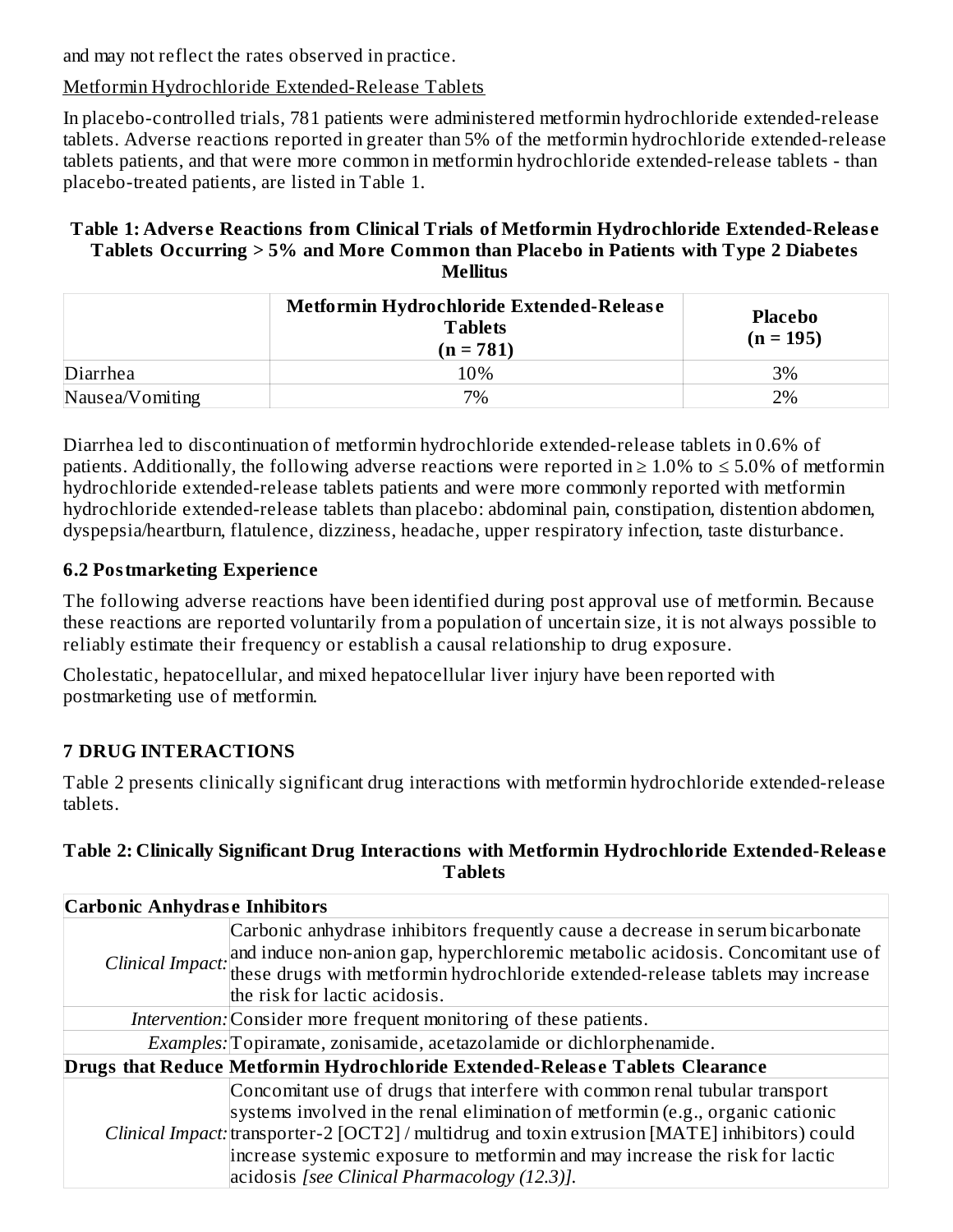| Intervention:                           | Consider the benefits and risks of concomitant use with metformin hydrochloride                                                                                                                                                                                                                                                                           |
|-----------------------------------------|-----------------------------------------------------------------------------------------------------------------------------------------------------------------------------------------------------------------------------------------------------------------------------------------------------------------------------------------------------------|
|                                         | extended-release tablets.                                                                                                                                                                                                                                                                                                                                 |
|                                         | Examples: Ranolazine, vandetanib, dolutegravir, and cimetidine.                                                                                                                                                                                                                                                                                           |
| <b>Alcohol</b>                          |                                                                                                                                                                                                                                                                                                                                                           |
|                                         | Clinical Impact: Alcohol is known to potentiate the effect of metformin on lactate metabolism.                                                                                                                                                                                                                                                            |
|                                         | Intervention: Warn patients against excessive alcohol intake while receiving metformin hydrochloride extended-release tablets.                                                                                                                                                                                                                            |
| <b>Insulin Secretagogues or Insulin</b> |                                                                                                                                                                                                                                                                                                                                                           |
|                                         | Coadministration of metformin hydrochloride extended-release tablets with an<br>Clinical Impact: insulin secretagogue (e.g., sulfonylurea) or insulin may increase the risk of                                                                                                                                                                            |
|                                         | hypoglycemia.                                                                                                                                                                                                                                                                                                                                             |
|                                         | Intervention: Patients receiving an insulin secretagogue or insulin may require lower doses of the insulin secretagogue or insulin.                                                                                                                                                                                                                       |
|                                         |                                                                                                                                                                                                                                                                                                                                                           |
| <b>Drugs Affecting Glycemic Control</b> |                                                                                                                                                                                                                                                                                                                                                           |
|                                         | Clinical Impact: Certain drugs tend to produce hyperglycemia and may lead to loss of glycemic<br>control.                                                                                                                                                                                                                                                 |
|                                         | When such drugs are administered to a patient receiving metformin hydrochloride<br>extended-release tablets, observe the patient closely for loss of blood glucose<br>Intervention: control. When such drugs are withdrawn from a patient receiving metformin<br>hydrochloride extended-release tablets, observe the patient closely for<br>hypoglycemia. |
|                                         | Thiazides and other diuretics, corticosteroids, phenothiazines, thyroid products,<br>Examples: estrogens, oral contraceptives, phenytoin, nicotinic acid, sympathomimetics,<br>calcium channel blockers, and isoniazid.                                                                                                                                   |

# **8 USE IN SPECIFIC POPULATIONS**

#### **8.1 Pregnancy**

#### Risk Summary

Limited data with metformin hydrochloride extended-release tablets in pregnant women are not sufficient to determine a drug-associated risk for major birth defects or miscarriage. Published studies with metformin use during pregnancy have not reported a clear association with metformin and major birth defect or miscarriage risk *[see Data].* There are risks to the mother and fetus associated with poorly controlled diabetes mellitus in pregnancy *[see Clinical Considerations].*

No adverse developmental effects were observed when metformin was administered to pregnant Sprague Dawley rats and rabbits during the period of organogenesis at doses up to 2- and 5-times, respectively, a 2,550 mg clinical dose, based on body surface area *[see Data].*

The estimated background risk of major birth defects is 6% to 10% in women with pre-gestational diabetes mellitus with an HbA $_{1C}$  > 7 and has been reported to be as high as 20% to 25% in women with a  $HbA_{1C}$   $>$  10. The estimated background risk of miscarriage for the indicated population is unknown. In the U.S. general population, the estimated background risk of major birth defects and miscarriage in clinically recognized pregnancies is 2% to 4% and 15% to 20%, respectively.

#### Clinical Considerations

#### *Disease-associated maternal and/or embryo/fetal risk*

Poorly-controlled diabetes mellitus in pregnancy increases the maternal risk for diabetic ketoacidosis, pre-eclampsia, spontaneous abortions, preterm delivery, stillbirth and delivery complications. Poorly controlled diabetes mellitus increases the fetal risk for major birth defects, stillbirth, and macrosomia related morbidity.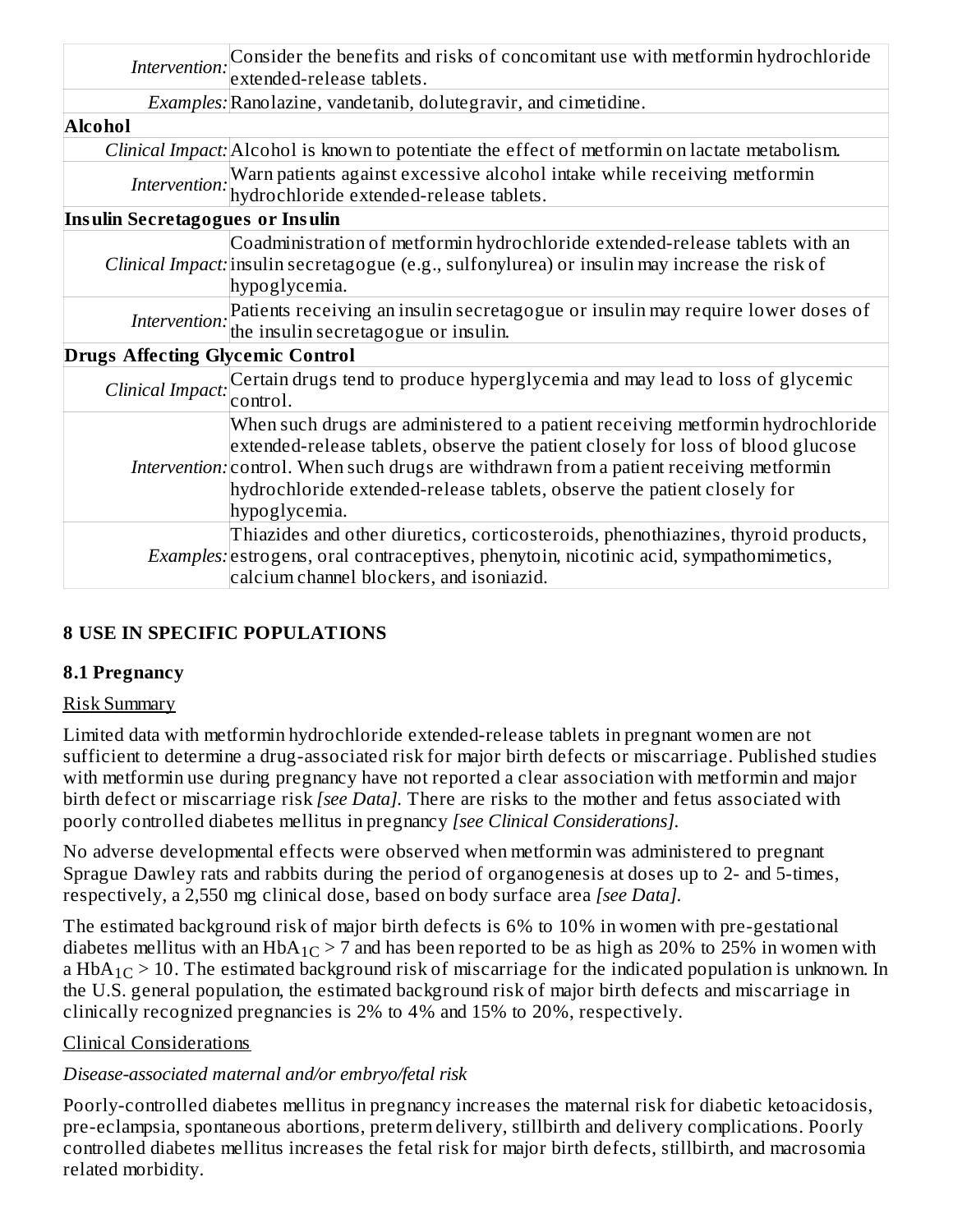### Data

#### *Human Data*

Published data from post-marketing studies have not reported a clear association with metformin and major birth defects, miscarriage, or adverse maternal or fetal outcomes when metformin was used during pregnancy. However, these studies cannot definitely establish the absence of any metforminassociated risk because of methodological limitations, including small sample size and inconsistent comparator groups.

### *Animal Data*

Metformin hydrochloride did not adversely affect development outcomes when administered to pregnant rats and rabbits at doses up to 600 mg/kg/day. This represents an exposure of about 2 and 5 times a 2,550 mg clinical dose based on body surface area comparisons for rats and rabbits, respectively. Determination of fetal concentrations demonstrated a partial placental barrier to metformin.

### **8.2 Lactation**

### Risk Summary

Limited published studies report that metformin is present in human milk *[see Data].* However, there is insufficient information to determine the effects of metformin on the breastfed infant and no available information on the effects of metformin on milk production. Therefore, the developmental and health benefits of breastfeeding should be considered along with the mother's clinical need for metformin hydrochloride extended-release tablets and any potential adverse effects on the breastfed child from metformin hydrochloride extended-release tablets or from the underlying maternal condition.

#### Data

Published clinical lactation studies report that metformin is present in human milk which resulted in infant doses approximately 0.11% to 1% of the maternal weight-adjusted dosage and a milk/plasma ratio ranging between 0.13 and 1. However, the studies were not designed to definitely establish the risk of use of metformin during lactation because of small sample size and limited adverse event data collected in infants.

### **8.3 Females and Males of Reproductive Potential**

Discuss the potential for unintended pregnancy with premenopausal women as therapy with metformin hydrochloride extended-release tablets may result in ovulation in some anovulatory women.

# **8.4 Pediatric Us e**

### Metformin Hydrochloride Extended-Release Tablets

Safety and effectiveness of metformin hydrochloride extended-release tablets in pediatric patients have not been established.

# **8.5 Geriatric Us e**

Controlled clinical studies of metformin hydrochloride extended-release tablets did not include sufficient numbers of elderly patients to determine whether they respond differently from younger patients. In general, dose selection for an elderly patient should be cautious, usually starting at the low end of the dosing range, reflecting the greater frequency of decreased hepatic, renal, or cardiac function, and of concomitant disease or other drug therapy and the higher risk of lactic acidosis. Assess renal function more frequently in elderly patients *[see Warnings and Precautions (5.1)]*.

### **8.6 Renal Impairment**

Metformin is substantially excreted by the kidney, and the risk of metformin accumulation and lactic acidosis increases with the degree of renal impairment. Metformin hydrochloride extended-release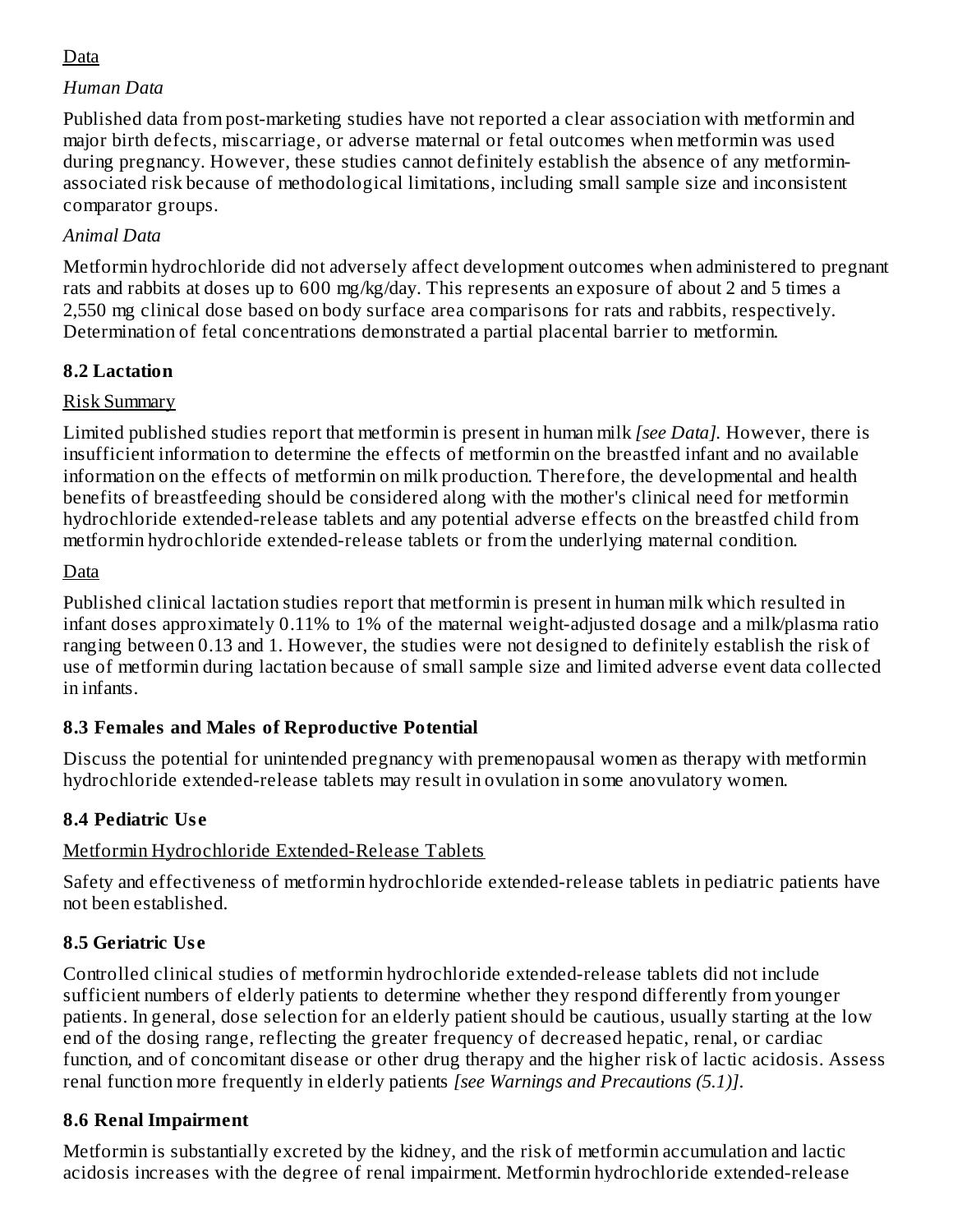tablets are contraindicated in severe renal impairment, patients with an estimated glomerular filtration rate (eGFR) below 30 mL/min/1.73 m<sup>2</sup> [see Dosage and Administration (2.3), Contraindications (4), *Warnings and Precautions (5.1), and Clinical Pharmacology (12.3)]*.

#### **8.7 Hepatic Impairment**

Use of metformin in patients with hepatic impairment has been associated with some cases of lactic acidosis. Metformin hydrochloride extended-release tablets are not recommended in patients with hepatic impairment. *[see Warnings and Precautions (5.1)]*.

#### **10 OVERDOSAGE**

Overdose of metformin hydrochloride has occurred, including ingestion of amounts greater than 50 grams. Hypoglycemia was reported in approximately 10% of cases, but no causal association with metformin has been established. Lactic acidosis has been reported in approximately 32% of metformin overdose cases *[see Warnings and Precautions (5.1)]*. Metformin is dialyzable with a clearance of up to 170 mL/min under good hemodynamic conditions. Therefore, hemodialysis may be useful for removal of accumulated drug from patients in whom metformin overdosage is suspected.

### **11 DESCRIPTION**

Metformin hydrochloride extended-release tablets, USP contain the antihyperglycemic agent metformin, which is a biguanide, in the form of monohydrochloride. The chemical name of metformin hydrochloride is *N,N*-dimethylimidodicarbonimidic diamide hydrochloride. The structural formula is as shown below:

Metformin hydrochloride is a white to off-white crystalline compound with a molecular formula of  $C_4H_{11}N_5\cdot HCl$  and a molecular weight of 165.63. It is freely soluble in water and is practically insoluble in acetone, ether, and chloroform. The p $\rm K_a$  of metformin is 12.4. The pH of a 1% aqueous solution of metformin hydrochloride is 6.68.

Metformin hydrochloride extended-release tablets, USP contain 500 mg or 750 mg of metformin hydrochloride, which is equivalent to 389.93 mg, 584.90 mg metformin base, respectively.

Metformin hydrochloride extended-release tablets USP, 500 mg and 750 mg contain the inactive ingredients carboxymethylcellulose sodium, copovidone, hypromellose, magnesium stearate and microcrystalline cellulose.

The USP dissolution test is pending.

# **12 CLINICAL PHARMACOLOGY**

### **12.1 Mechanism of Action**

Metformin is an antihyperglycemic agent which improves glucose tolerance in patients with type 2 diabetes mellitus, lowering both basal and postprandial plasma glucose. Metformin decreases hepatic glucose production, decreases intestinal absorption of glucose, and improves insulin sensitivity by increasing peripheral glucose uptake and utilization. With metformin therapy, insulin secretion remains unchanged while fasting insulin levels and day-long plasma insulin response may decrease.

### **12.3 Pharmacokinetics**

*Absorption*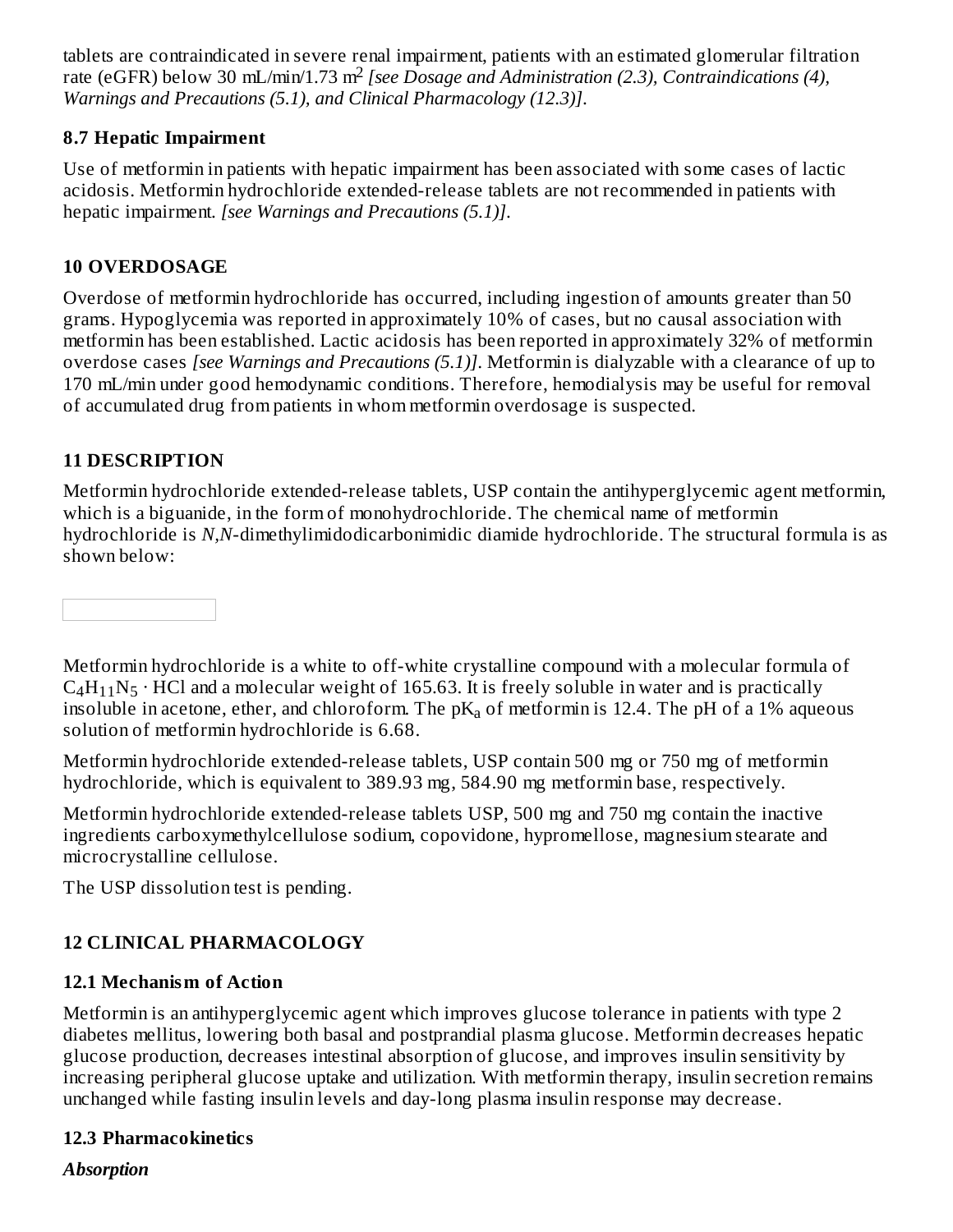Following a single oral dose of metformin hydrochloride extended-release tablets,  $\mathsf{C}_{\max}$  is achieved with a median value of 7 hours and a range of 4 to 8 hours. Peak plasma levels are approximately 20% lower compared to the same dose of metformin hydrochloride tablets, however, the extent of absorption (as measured by AUC) is comparable to metformin hydrochloride tablets.

At steady state, the AUC and  $\mathsf{C}_{\max}$  are less than dose proportional for metformin hydrochloride extended-release tablets within the range of 500 to 2,000 mg administered once daily. Peak plasma levels are approximately 0.6, 1.1, 1.4 and 1.8 mcg/mL for 500, 1,000, 1,500, and 2,000 mg once-daily doses, respectively. The extent of metformin absorption (as measured by AUC) from metformin hydrochloride extended-release tablets at a 2,000 mg once-daily dose is similar to the same total daily dose administered as metformin hydrochloride tablets 1,000 mg twice daily. After repeated administration of metformin hydrochloride extended-release tablets, metformin did not accumulate in plasma.

*Effect of food:* Food decreases the extent of absorption and slightly delays the absorption of metformin, as shown by approximately a 40% lower mean peak plasma concentration (C $_{\rm max}$ ), a 25% lower area under the plasma concentration versus time curve (AUC), and a 35-minute prolongation of time to peak plasma concentration (T $_{\rm max}$ ) following administration of a single 850 mg tablet of metformin hydrochloride with food, compared to the same tablet strength administered fasting.

Although the extent of metformin absorption (as measured by AUC) from the metformin hydrochloride extended-release tablets increased by approximately 50% when given with food, there was no effect of food on  ${\sf C}_{\max}$  and  ${\sf T}_{\max}$  of metformin. Both high and low fat meals had the same effect on the pharmacokinetics of metformin hydrochloride extended-release tablets.

### *Distribution*

The apparent volume of distribution (V/F) of metformin following single oral doses of metformin hydrochloride tablets 850 mg averaged  $654 \pm 358$  L. Metformin is negligibly bound to plasma proteins. Metformin partitions into erythrocytes, most likely as a function of time.

### *Metabolism*

Intravenous single-dose studies in normal subjects demonstrate that metformin is excreted unchanged in the urine and does not undergo hepatic metabolism (no metabolites have been identified in humans) nor biliary excretion.

### *Elimination*

Renal clearance *(see Table 3)* is approximately 3.5 times greater than creatinine clearance, which indicates that tubular secretion is the major route of metformin elimination. Following oral administration, approximately 90% of the absorbed drug is eliminated via the renal route within the first 24 hours, with a plasma elimination half-life of approximately 6.2 hours. In blood, the elimination halflife is approximately 17.6 hours, suggesting that the erythrocyte mass may be a compartment of distribution.

### **Specific Populations**

### *Renal Impairment*

In patients with decreased renal function the plasma and blood half-life of metformin is prolonged and the renal clearance is decreased *(see Table 2) [See Dosage and Administration (2.3), Contraindications (4), Warnings and Precautions (5.1) and Use in Specific Populations (8.6)]*.

# *Hepatic Impairment*

No pharmacokinetic studies of metformin have been conducted in patients with hepatic impairment *[See Warnings and Precautions (5.1) and Use in Specific Populations (8.7)]*.

### *Geriatrics*

Limited data from controlled pharmacokinetic studies of metformin hydrochloride tablets in healthy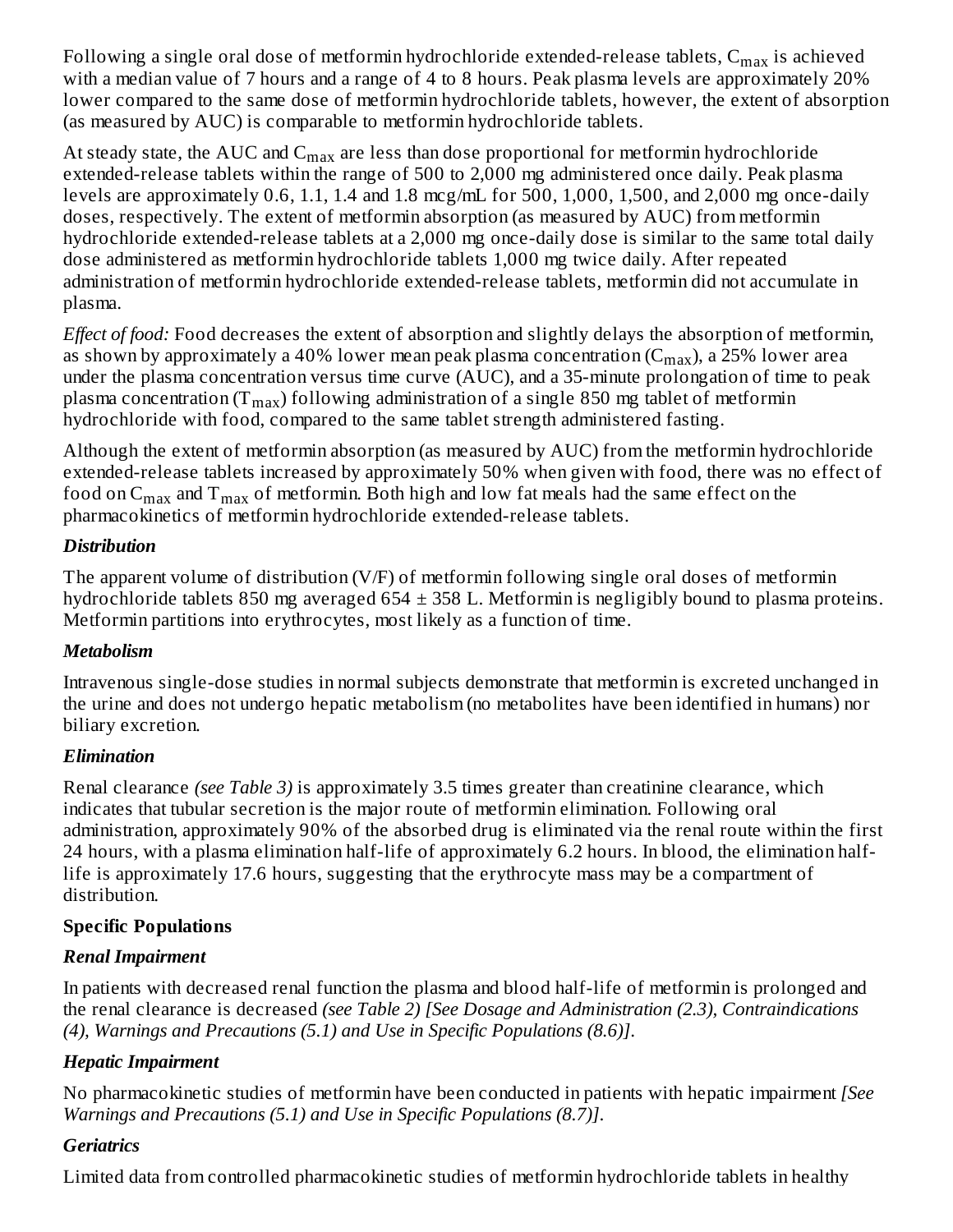elderly subjects suggest that total plasma clearance of metformin is decreased, the half-life is prolonged, and  $\rm{C_{max}}$  is increased, compared to healthy young subjects. It appears that the change in metformin pharmacokinetics with aging is primarily accounted for by a change in renal function *(see Table 3)*. *[See Warnings and Precautions (5.1) and Use in Specific Populations (8.5)]*.

| <b>Subject Groups: Metformin</b><br><b>Hydrochloride Tablets Dose*</b><br>(number of subjects) | $C_{\text{max}}^{\dagger}$<br>(mcg/mL) | $T_{max}^{\dagger}$<br>(hrs) | <b>Renal Clearance</b><br>(mL/min) |
|------------------------------------------------------------------------------------------------|----------------------------------------|------------------------------|------------------------------------|
| <b>Healthy, nondiabetic adults:</b>                                                            |                                        |                              |                                    |
| 500 mg single dose $(24)$                                                                      | $1.03 (\pm 0.33)$                      | $2.75 (\pm 0.81)$            | 600 $(\pm 132)$                    |
| 850 mg single dose $(74)^8$                                                                    | $1.60 (\pm 0.38)$                      | 2.64 ( $\pm$ 0.82)           | 552 $(\pm 139)$                    |
| 850 mg three times daily for 19 doses <sup>¶</sup><br>(9)                                      | $2.01 (\pm 0.42)$                      | $1.79 \ (\pm 0.94)$          | 642 ( $\pm$ 173)                   |
| Adults with type 2 diabetes mellitus:                                                          |                                        |                              |                                    |
| 850 mg single dose (23)                                                                        | 1.48 $(\pm 0.5)$                       | 3.32 $(\pm 1.08)$            | 491 ( $\pm$ 138)                   |
| 850 mg three times daily for 19 doses<br>(9)                                                   | $1.90 (\pm 0.62)$                      | $2.01 (\pm 1.22)$            | 550 $(\pm 160)$                    |
| $E$ lderly <sup>#</sup> , healthy nondiabetic adults:                                          |                                        |                              |                                    |
| 850 mg single dose (12)                                                                        | $2.45 (\pm 0.70)$                      | $2.71 (\pm 1.05)$            | 412 ( $\pm$ 98)                    |
| <b>Renal-impaired adults:</b>                                                                  |                                        |                              |                                    |
| 850 mg single dose                                                                             |                                        |                              |                                    |
| <b>Mild</b> ( $CL_{cr}^P$ 61 to 90 mL/min) (5)                                                 | 1.86 ( $\pm$ 0.52)                     | 3.20 $(\pm 0.45)$            | 384 $(\pm 122)$                    |
| <b>Moderate</b> ( $CL_{cr}$ 31 to 60 mL/min) (4)                                               | 4.12 $(\pm 1.83)$                      | $3.75 (\pm 0.50)$            | 108 ( $\pm$ 57)                    |
| <b>Severe</b> ( $CL_{cr}$ 10 to 30 mL/min) (6)                                                 | $3.93 (\pm 0.92)$                      | $4.01 (\pm 1.10)$            | 130 ( $\pm$ 90)                    |

#### **Table 3: Select Mean (± S.D.) Metformin Pharmacokinetic Parameters Following Single or Multiple Oral Dos es of Metformin Hydrochloride Tablets**

\* All doses given fasting except the first 18 doses of the multiple dose studies

† Peak plasma concentration

‡ Time to peak plasma concentration

§ Combined results (average means) of five studies: mean age 32 years (range 23 to 59 years)

¶ Kinetic study done following dose 19, given fasting

# Elderly subjects, mean age 71 years (range 65 to 81 years)

 $\rm \Phi$  CLcr = creatinine clearance normalized to body surface area of 1.73 m<sup>2</sup>

#### *Pediatrics*

After administration of a single oral metformin hydrochloride 500 mg tablet with food, geometric mean metformin C $_{\rm max}$  and AUC differed less than 5% between pediatric type 2 diabetic patients (12 to 16 years of age) and gender- and weight-matched healthy adults (20 to 45 years of age), all with normal renal function.

#### *Gender*

Metformin pharmacokinetic parameters did not differ significantly between normal subjects and patients with type 2 diabetes mellitus when analyzed according to gender (males  $= 19$ , females  $= 16$ ).

#### **Race**

No studies of metformin pharmacokinetic parameters according to race have been performed.

#### **Drug Interactions**

#### *In Vivo Assessment of Drug Interactions*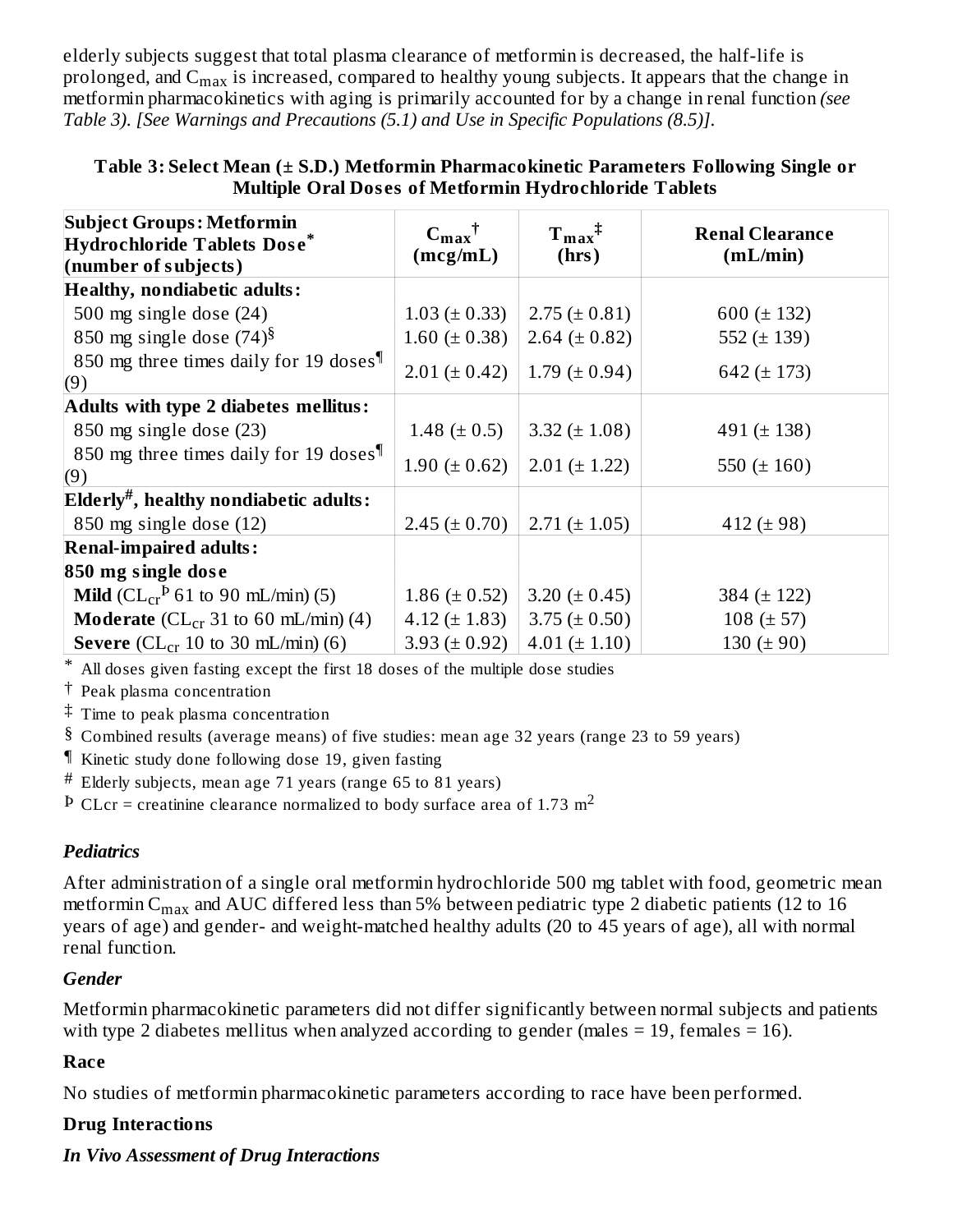| Drug                                                                                             | Dose of<br>$ \mathbf{Co}\mathbf{ad}\mathbf{m}$ inis tered $ \mathbf{Co}\mathbf{ad}\mathbf{m}$ inis tered $ \mathbf{Co}\mathbf{ad}\mathbf{m} \mathbf{M} $<br>Drug <sup>*</sup> | Dose of<br>Metformin* |                                                                                            | <b>Geometric Mean Ratio (ratio with/without)</b><br>coadministered drug)<br>No Effect = $1.00$ |                   |  |  |  |
|--------------------------------------------------------------------------------------------------|-------------------------------------------------------------------------------------------------------------------------------------------------------------------------------|-----------------------|--------------------------------------------------------------------------------------------|------------------------------------------------------------------------------------------------|-------------------|--|--|--|
|                                                                                                  |                                                                                                                                                                               |                       |                                                                                            | $AUC^{\dagger}$                                                                                | $C_{\text{max}}$  |  |  |  |
|                                                                                                  | No dosing adjustments required for the following:                                                                                                                             |                       |                                                                                            |                                                                                                |                   |  |  |  |
| Glyburide                                                                                        | 5 <sub>mg</sub>                                                                                                                                                               | 850 mg                | metformin                                                                                  | $0.91^{\ddagger}$                                                                              | $0.93^{\ddagger}$ |  |  |  |
| Furosemide                                                                                       | $40$ mg                                                                                                                                                                       | 850 mg                | $1.09^{\ddagger}$<br>metformin                                                             |                                                                                                | $1.22^{\ddagger}$ |  |  |  |
| Nifedipine                                                                                       | $10 \text{ mg}$                                                                                                                                                               | 850 mg                | metformin<br>1.16                                                                          |                                                                                                | 1.21              |  |  |  |
| Propranolol                                                                                      | $40 \text{ mg}$                                                                                                                                                               | 850 mg                | metformin                                                                                  | 0.90                                                                                           | 0.94              |  |  |  |
| Ibuprofen                                                                                        | 400 mg                                                                                                                                                                        | 850 mg                | $1.05^{\ddagger}$<br>metformin                                                             |                                                                                                | $1.07^{\ddagger}$ |  |  |  |
|                                                                                                  |                                                                                                                                                                               |                       | Cationic drugs eliminated by renal tubular secretion may reduce metformin elimination [See |                                                                                                |                   |  |  |  |
|                                                                                                  | Warnings and Precautions (5.1) and Drug Interactions (7).]                                                                                                                    |                       |                                                                                            |                                                                                                |                   |  |  |  |
| Cimetidine                                                                                       | $400$ mg                                                                                                                                                                      | 850 mg                | metformin                                                                                  | 1.40                                                                                           | 1.61              |  |  |  |
| Carbonic anhydrase inhibitors may cause metabolic acidosis [See Warnings and Precautions $(5.1)$ |                                                                                                                                                                               |                       |                                                                                            |                                                                                                |                   |  |  |  |
| and Drug Interactions (7).]                                                                      |                                                                                                                                                                               |                       |                                                                                            |                                                                                                |                   |  |  |  |
| Topiramate                                                                                       | $100 \text{ mg}^{\S}$                                                                                                                                                         | 500 mg <sup>§</sup>   | metformin                                                                                  | 1.25 <sup>§</sup><br>1.17                                                                      |                   |  |  |  |

#### **Table 4: Effect of Coadministered Drug on Plasma Metformin Systemic Exposure**

\* All metformin and coadministered drugs were given as single doses

 $\dagger$  AUC = AUC (INF)

‡ Ratio of arithmetic means

 $\$ <sup>8</sup> At steady state with topiramate 100 mg every 12 hours and metformin 500 mg every 12 hours; AUC = AUC<sub>0-12 h</sub>

#### **Table 5: Effect of Metformin on Coadministered Drug Systemic Exposure**

| Drug                                              | Dose of<br>$  \textsf{Co} \textsf{ad} \textsf{m} \textsf{in} \textsf{is} \textsf{tered}   \textsf{Co} \textsf{ad} \textsf{m} \textsf{in} \textsf{is} \textsf{tered}  $ | Dose of<br>Metformin* | <b>Geometric Mean Ratio (ratio with/without</b><br>metformin)<br>No Effect $= 1.00$ |                     |                     |  |  |
|---------------------------------------------------|------------------------------------------------------------------------------------------------------------------------------------------------------------------------|-----------------------|-------------------------------------------------------------------------------------|---------------------|---------------------|--|--|
|                                                   | Drug <sup>*</sup>                                                                                                                                                      |                       |                                                                                     | $AUC^{\dagger}$     | $C_{\text{max}}$    |  |  |
| No dosing adjustments required for the following: |                                                                                                                                                                        |                       |                                                                                     |                     |                     |  |  |
| Glyburide                                         | $5 \text{ mg}$                                                                                                                                                         | 850 mg                | glyburide                                                                           | $0.78^{\ddagger}$   | $0.63^{\ddagger}$   |  |  |
| Furosemide                                        | $40 \text{ mg}$                                                                                                                                                        | 850 mg                | furosemide                                                                          | $0.87^{\ddagger}$   | $0.69^{\ddagger}$   |  |  |
| Nifedipine                                        | $10 \text{ mg}$                                                                                                                                                        | 850 mg                | nifedipine                                                                          | 1.10 <sup>§</sup>   | 1.08                |  |  |
| Propranolol                                       | $40 \text{ mg}$                                                                                                                                                        | 850 mg                | propranolol                                                                         | 1.01 <sup>§</sup>   | 1.02                |  |  |
| Ibuprofen                                         | $400$ mg                                                                                                                                                               | 850 mg                | ibuprofen                                                                           | $0.97$ <sup>1</sup> | $1.01$ <sup>1</sup> |  |  |
| Cimetidine                                        | $400$ mg                                                                                                                                                               | 850 mg                | 0.95 <sup>§</sup><br>cimetidine<br>1.01                                             |                     |                     |  |  |

\* All metformin and coadministered drugs were given as single doses

† AUC = AUC (INF) unless otherwise noted

‡ Ratio of arithmetic means, p-value of difference < 0.05

§ AUC (0-24 hr) reported

¶ Ratio of arithmetic means

### **13 NONCLINICAL TOXICOLOGY**

### **13.1 Carcinogenesis, Mutagenesis, Impairment of Fertility**

Long-term carcinogenicity studies have been performed in rats (dosing duration of 104 weeks) and mice (dosing duration of 91 weeks) at doses up to and including 900 mg/kg/day and 1,500 mg/kg/day, respectively. These doses are both approximately 3 times the maximum recommended human daily dose of 2,550 mg based on body surface area comparisons. No evidence of carcinogenicity with metformin was found in either male or female mice. Similarly, there was no tumorigenic potential observed with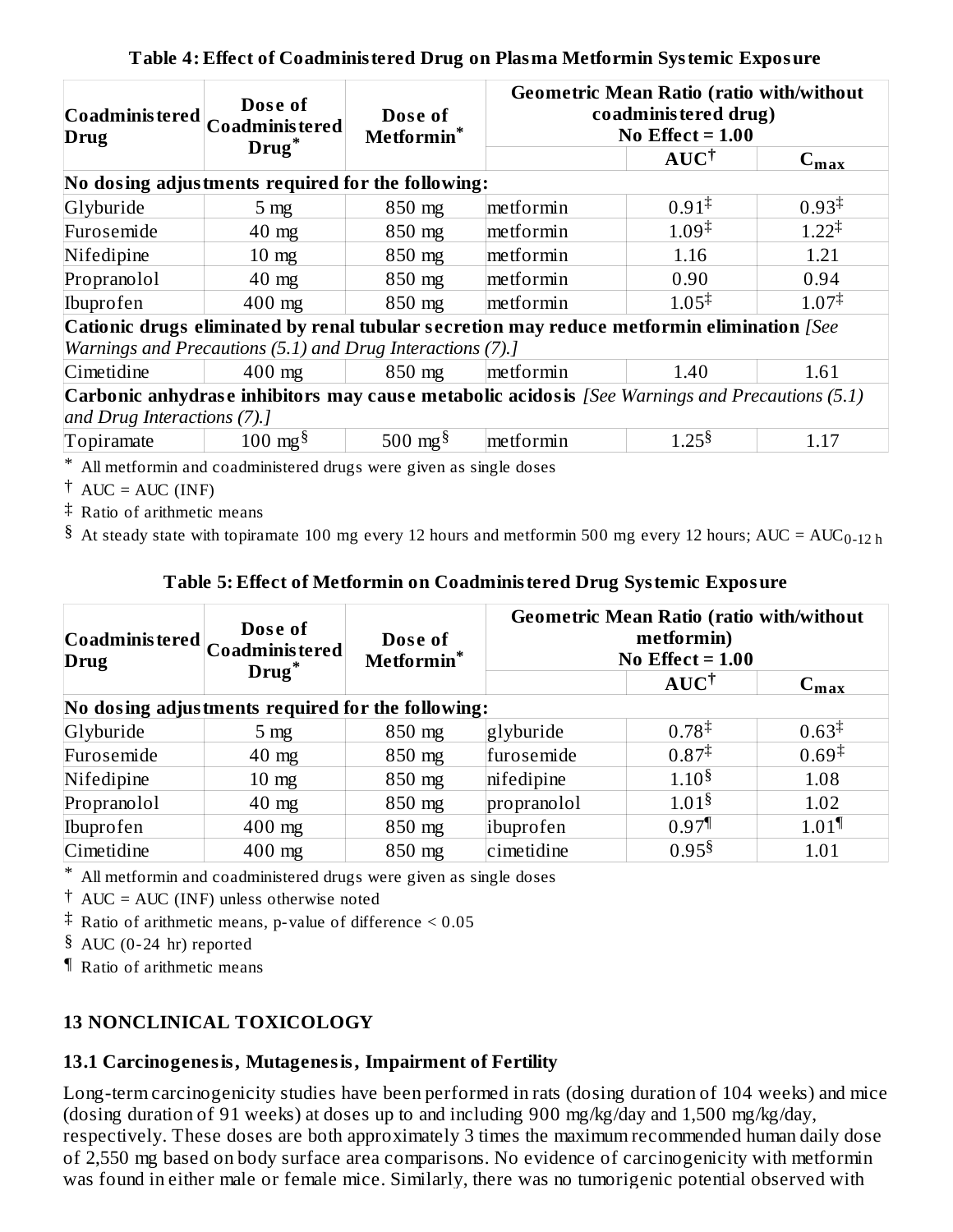was found in either male or female mice. Similarly, there was no tumorigenic potential observed with the similar or female with the similar potential or female with the similar potential or tumorigenic potential or female metformin in male rats. There was, however, an increased incidence of benign stromal uterine polyps in female rats treated with 900 mg/kg/day.

There was no evidence of a mutagenic potential of metformin in the following *in vitro* tests: Ames test (*S. typhimurium*), gene mutation test (mouse lymphoma cells), or chromosomal aberrations test (human lymphocytes). Results in the *in vivo* mouse micronucleus test were also negative.

Fertility of male or female rats was unaffected by metformin when administered at doses as high as 600 mg/kg/day, which is approximately 2 times the maximum recommended human daily dose of 2,550 mg based on body surface area comparisons.

### **14 CLINICAL STUDIES**

### **14.2 Metformin Hydrochloride Extended-Releas e Tablets**

A 24-week, double-blind, placebo-controlled study of metformin hydrochloride extended-release tablets, taken once daily with the evening meal, was conducted in patients with type 2 diabetes mellitus who had failed to achieve glycemic control with diet and exercise. Patients entering the study had a mean baseline  $HbA_{1c}$  of 8.0% and a mean baseline FPG of 176 mg/dL. The treatment dose was increased to 1,500 mg once daily if at Week 12  $HbA_{1c}$  was  $\geq 7.0\%$  but < 8.0% (patients with  $HbA_{1c}$   $\geq$ 8.0% were discontinued from the study). At the final visit (24-week), mean  $HbA_{1c}$  had increased 0.2% from baseline in placebo patients and decreased 0.6% with metformin hydrochloride extended-release tablets.

A 16-week, double-blind, placebo-controlled, dose-response study of metformin hydrochloride extended-release tablets, taken once daily with the evening meal or twice daily with meals, was conducted in patients with type 2 diabetes mellitus who had failed to achieve glycemic control with diet and exercise. The results are shown in Table 6.

|                                 | Metformin Hydrochloride Extended-Release Tablets |                   |                   |             |                               |                |  |
|---------------------------------|--------------------------------------------------|-------------------|-------------------|-------------|-------------------------------|----------------|--|
|                                 | 500 mg                                           | $1,000$ mg        | $1,500$ mg        | $2,000$ mg  | $1,000$ mg                    | <b>Placebo</b> |  |
|                                 | <b>Once Daily</b>                                | <b>Once Daily</b> | <b>Once Daily</b> |             | <b>Once Daily Twice Daily</b> |                |  |
| Hemoglobin $A_{1c}$ (%)         | $(n = 115)$                                      | $(n = 115)$       | $(n = 111)$       | $(n = 125)$ | $(n = 112)$                   | $(n = 111)$    |  |
| <b>Baseline</b>                 | 8.2                                              | 8.4               | 8.3               | 8.4         | 8.4                           | 8.4            |  |
| Change at FINAL<br><b>VISIT</b> | $-0.4$                                           | $-0.6$            | $-0.9$            | $-0.8$      | $-1.1$                        | 0.1            |  |
| p-value <sup>*</sup>            | ${}_{0.001}$                                     | ${}_{0.001}$      | ${}_{0.001}$      | ${}< 0.001$ | ${}_{0.001}$                  |                |  |
| FPG(mg/dL)                      | $(n = 126)$                                      | $(n = 118)$       | $(n = 120)$       | $(n = 132)$ | $(n = 122)$                   | $(n = 113)$    |  |
| <b>Baseline</b>                 | 182.7                                            | 183.7             | 178.9             | 181.0       | 181.6                         | 179.6          |  |
| Change at FINAL<br><b>VISIT</b> | $-15.2$                                          | $-19.3$           | $-28.5$           | $-29.9$     | $-33.6$                       | 7.6            |  |
| p-value <sup>*</sup>            | ${}< 0.001$                                      | ${}< 0.001$       | ${}< 0.001$       | ${}< 0.001$ | ${}< 0.001$                   |                |  |

#### **Table 6: Mean Changes from Bas eline in HbA and Fasting Plasma Glucos e at Week 16 1c Comparing Metformin Hydrochloride Extended-Releas e Tablets vs Placebo in Patients with Type 2 Diabetes Mellitus**

\* All comparisons versus Placebo

Mean baseline body weight was 193 lbs, 192 lbs, 188 lbs, 196 lbs, 193 lbs and 194 lbs in the metformin hydrochloride extended-release tablets 500 mg, 1,000 mg, 1,500 mg, and 2,000 mg once daily, 1,000 mg twice daily and placebo arms, respectively. Mean change in body weight from baseline to week 16 was -1.3 lbs, -1.3 lbs, -0.7 lbs, -1.5 lbs, -2.2 lbs and -1.8 lbs, respectively.

A 24-week, double-blind, randomized study of metformin hydrochloride extended-release tablets, taken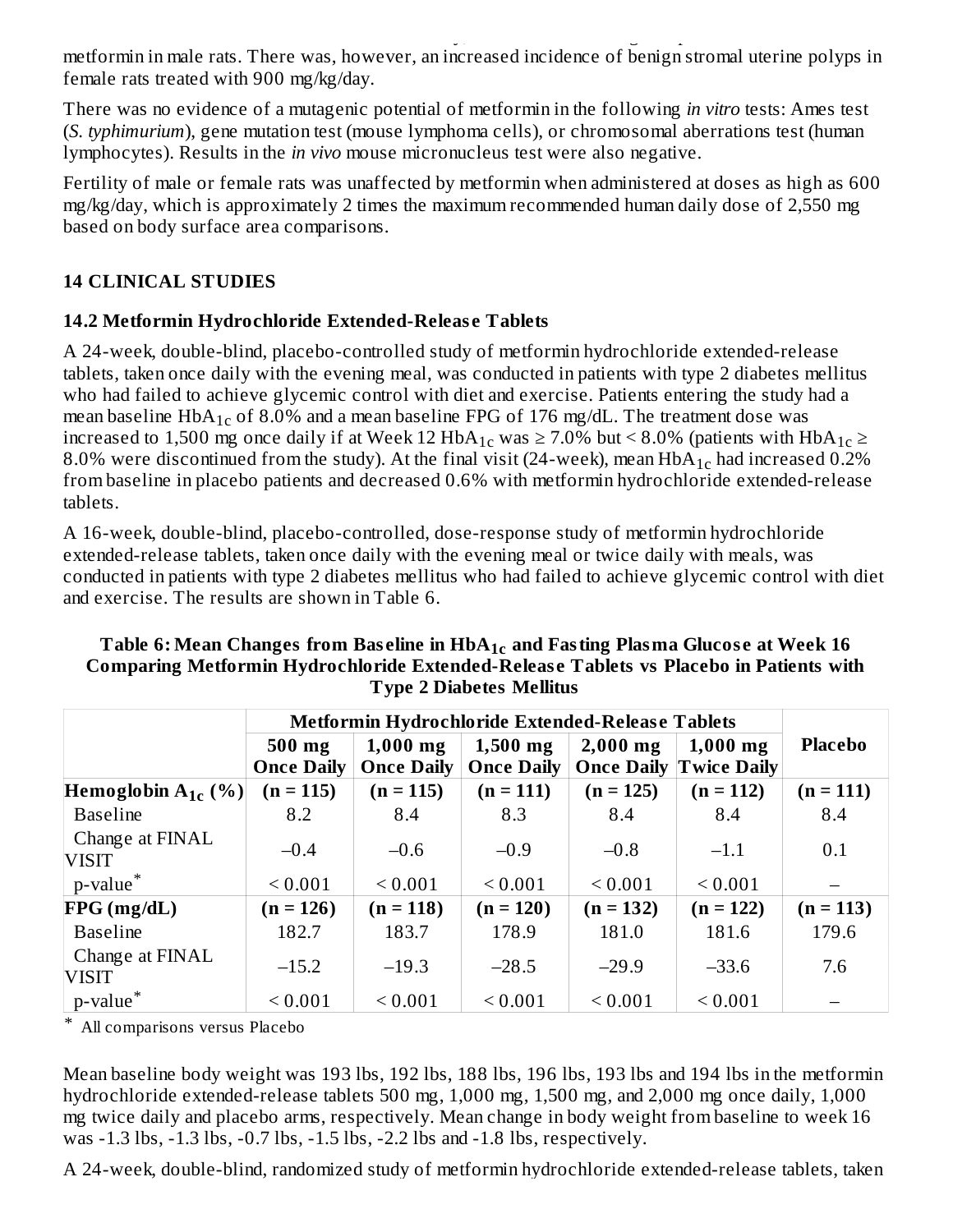once daily with the evening meal, and metformin hydrochloride tablets, taken twice daily (with breakfast and evening meal), was conducted in patients with type 2 diabetes mellitus who had been treated with metformin hydrochloride tablets 500 mg twice daily for at least 8 weeks prior to study entry. The results are shown in Table 7.

| Table 7: Mean Changes from Baseline in HbA <sub>1c</sub> and Fasting Plasma Glucose at Week 24 |
|------------------------------------------------------------------------------------------------|
| Comparing Metformin Hydrochloride Extended-Release Tablets vs Metformin Hydrochloride          |
| Tablets in Patients with Type 2 Diabetes Mellitus                                              |

|                         | <b>Metformin</b><br><b>Hydrochloride Tablets</b> | Metformin Hydrochloride Extended-Release<br><b>Tablets</b> |                                 |  |  |
|-------------------------|--------------------------------------------------|------------------------------------------------------------|---------------------------------|--|--|
|                         | 500 mg<br><b>Twice Daily</b>                     | $1,000$ mg<br><b>Once Daily</b>                            | $1,500$ mg<br><b>Once Daily</b> |  |  |
| Hemoglobin $A_{1c}$ (%) | $(n = 67)$                                       | $(n = 72)$                                                 | $(n = 66)$                      |  |  |
| <b>Baseline</b>         | 7.06                                             | 6.99                                                       | 7.02                            |  |  |
| Change at FINAL VISIT   | $0.14*$                                          | 0.27                                                       | 0.13                            |  |  |
| $(95\% \text{ CI})$     | $(-0.04, 0.31)$                                  | (0.11, 0.43)                                               | $(-0.02, 0.28)$                 |  |  |
| FPG(mg/dL)              | $(n = 69)$                                       | $(n = 72)$                                                 | $(n = 70)$                      |  |  |
| <b>Baseline</b>         | 127.2                                            | 131.0                                                      | 131.4                           |  |  |
| Change at FINAL VISIT   | 14.0                                             | 11.5                                                       | 7.6                             |  |  |
| $(95\% \text{ CI})$     | (7.0, 21.0)                                      | (4.4, 18.6)                                                | (1.0, 14.2)                     |  |  |

 $n = 68$ 

Mean baseline body weight was 210 lbs, 203 lbs and 193 lbs in the metformin hydrochloride tablets 500 mg twice daily, and metformin hydrochloride extended-release tablets 1,000 mg and 1,500 mg once daily arms, respectively. Mean change in body weight from baseline to week 24 was 0.9 lbs, 1.1 lbs and 0.9 lbs, respectively.

#### **16 HOW SUPPLIED/STORAGE AND HANDLING**

#### Product: 71335-0720

NDC: 71335-0720-1 60 TABLET, EXTENDED RELEASE in a BOTTLE NDC: 71335-0720-2 30 TABLET, EXTENDED RELEASE in a BOTTLE NDC: 71335-0720-3 100 TABLET, EXTENDED RELEASE in a BOTTLE NDC: 71335-0720-4 90 TABLET, EXTENDED RELEASE in a BOTTLE NDC: 71335-0720-5 120 TABLET, EXTENDED RELEASE in a BOTTLE NDC: 71335-0720-6 15 TABLET, EXTENDED RELEASE in a BOTTLE NDC: 71335-0720-7 45 TABLET, EXTENDED RELEASE in a BOTTLE NDC: 71335-0720-8 180 TABLET, EXTENDED RELEASE in a BOTTLE NDC: 71335-0720-9 20 TABLET, EXTENDED RELEASE in a BOTTLE Product: 71335-0776

NDC: 71335-0776-1 30 TABLET, EXTENDED RELEASE in a BOTTLE NDC: 71335-0776-2 90 TABLET, EXTENDED RELEASE in a BOTTLE NDC: 71335-0776-3 60 TABLET, EXTENDED RELEASE in a BOTTLE NDC: 71335-0776-4 180 TABLET, EXTENDED RELEASE in a BOTTLE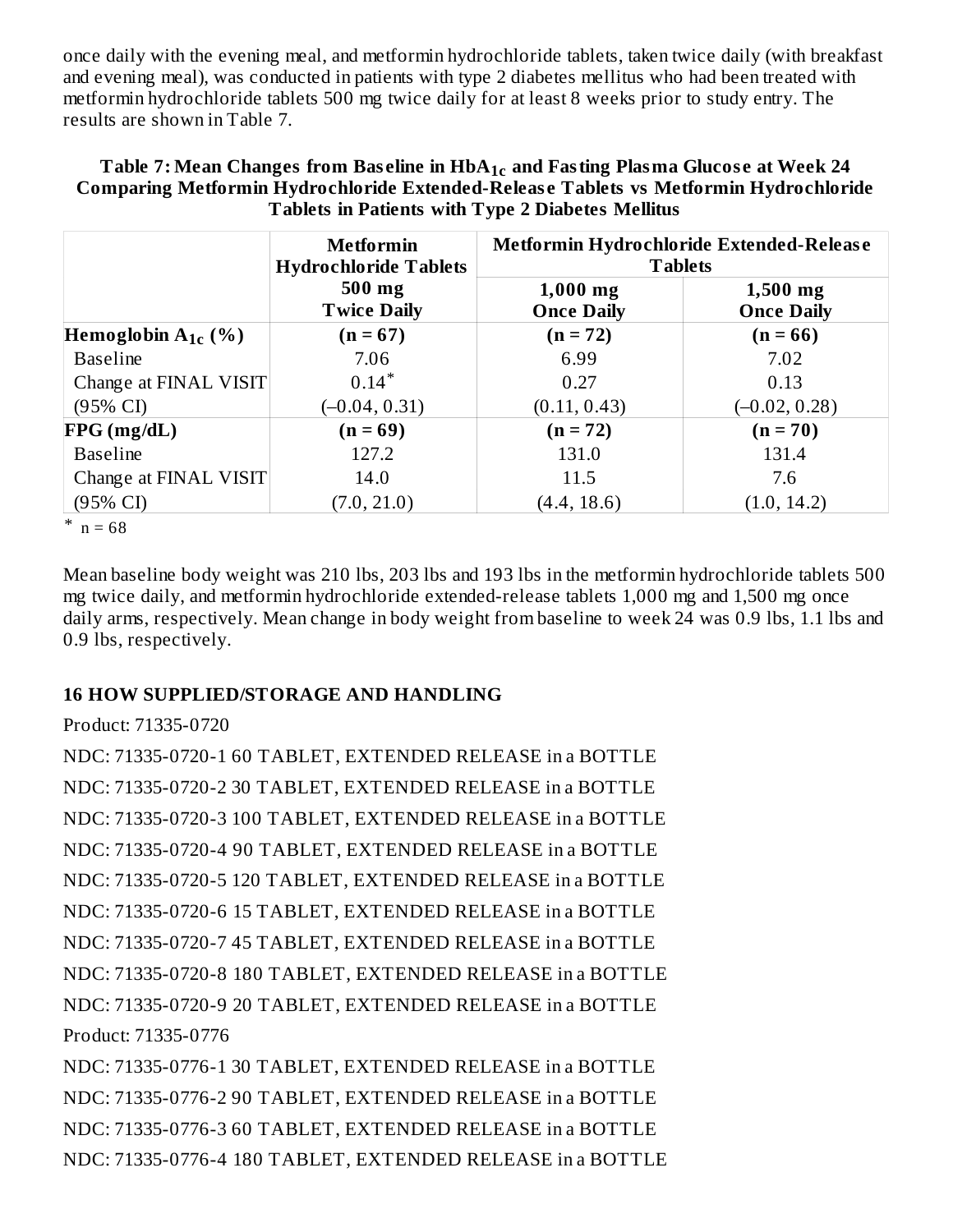### **17 PATIENT COUNSELING INFORMATION**

Advise the patient to read the FDA-approved patient labeling (Patient Information).

#### *Lactic Acidosis:*

Explain the risks of lactic acidosis, its symptoms, and conditions that predispose to its development. Advise patients to discontinue metformin hydrochloride extended-release tablets immediately and to promptly notify their healthcare provider if unexplained hyperventilation, myalgias, malaise, unusual somnolence or other nonspecific symptoms occur. Counsel patients against excessive alcohol intake and inform patients about importance of regular testing of renal function while receiving metformin hydrochloride extended-release tablets. Instruct patients to inform their doctor that they are taking metformin hydrochloride extended-release tablets prior to any surgical or radiological procedure, as temporary discontinuation may be required *[see Warnings and Precautions (5.1)].*

#### *Hypoglycemia*

Inform patients that hypoglycemia may occur when metformin hydrochloride extended-release tablets are coadministered with oral sulfonylureas and insulin. Explain to patients receiving concomitant therapy the risks of hypoglycemia, its symptoms and treatment, and conditions that predispose to its development *[see Warnings and Precautions (5.3)].*

## *Vitamin B Deficiency: 12*

Inform patients about importance of regular hematological parameters while receiving metformin hydrochloride extended-release tablets *[see Warnings and Precautions (5.2)].*

#### *Females of Reproductive Age:*

Inform females that treatment with metformin hydrochloride extended-release tablets may result in ovulation in some premenopausal anovulatory women which may lead to unintended pregnancy *[see Use in Specific Populations (8.3)].*

### *Metformin Hydrochloride Extended-Release Tablets Administration Information:*

Inform patients that metformin hydrochloride extended-release tablets must be swallowed whole and not crushed, cut, or chewed, and that the inactive ingredients may occasionally be eliminated in the feces as a soft mass that may resemble the original tablet.

Manufactured by: **CSPC Ouyi Pharmaceutical Co., Ltd.** Shijiazhuang, Hebei, China, 052160

Manufactured for: **TAGI Pharma, Inc.** South Beloit, IL 61080

### **PATIENT INFORMATION**

#### **Metformin Hydrochloride Extended-Releas e Tablets, USP (met for′ min hye″ droe klor′ ide)**

Read the Patient Information that comes with metformin hydrochloride extended-release tablets before you start taking it and each time you get a refill. There may be new information. This leaflet does not take the place of talking with your healthcare provider about your medical condition or treatment.

**What is the most important information I should know about metformin hydrochloride extendedreleas e tablets?**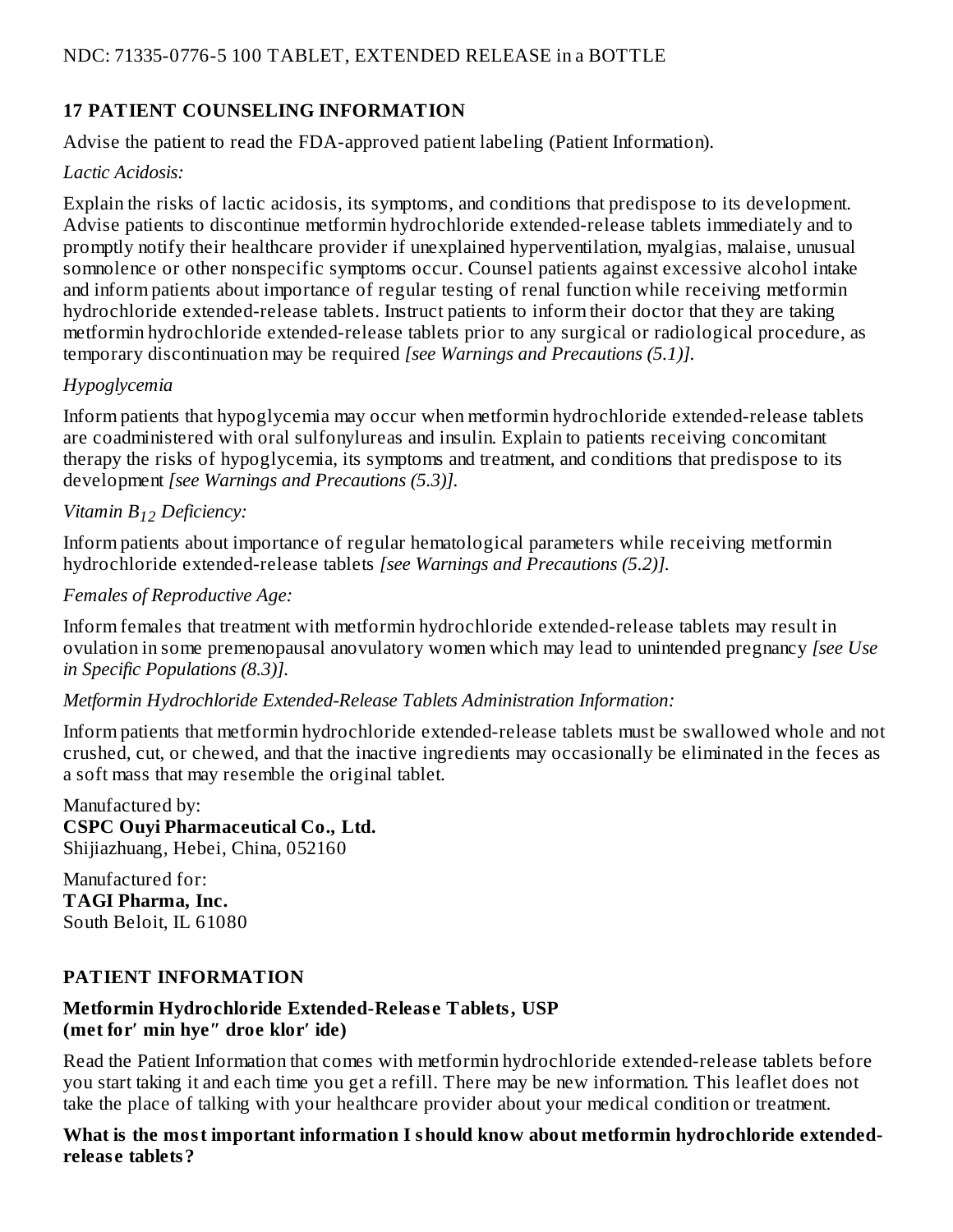#### **Serious side effects can happen in people taking metformin hydrochloride extended-releas e tablets, including:**

**Lactic Acidosis.** Metformin hydrochloride, the medicine in metformin hydrochloride extended-release tablets, can cause a rare, but serious, side effect called lactic acidosis (a build-up of lactic acid in the blood) that can cause death. Lactic acidosis is a medical emergency and must be treated in a hospital.

#### **Stop taking metformin hydrochloride extended-releas e tablets and call your healthcare provider right away if you get any of the following symptoms of lactic acidosis:**

- feel very weak and tired
- have unusual (not normal) muscle pain
- have trouble breathing
- have unusual sleepiness or sleep longer than usual
- have unexplained stomach or intestinal problems with nausea and vomiting, or diarrhea
- feel cold, especially in your arms and legs
- feel dizzy or lightheaded
- have a slow or irregular heartbeat

### **You have a higher chance of getting lactic acidosis if you:**

- have kidney problems. People whose kidneys are not working properly should not take metformin hydrochloride extended-release tablets.
- have liver problems.
- have congestive heart failure that requires treatment with medicines.
- drink a lot of alcohol (very often or short-term "binge" drinking).
- get dehydrated (lose a large amount of body fluids). This can happen if you are sick with a fever, vomiting, or diarrhea. Dehydration can also happen when you sweat a lot with activity or exercise and do not drink enough fluids.
- have certain x-ray tests with injectable dyes or contrast agents.
- have surgery.
- have a heart attack, severe infection, or stroke.
- are 80 years of age or older and have not had your kidney function tested.

# **What are metformin hydrochloride extended-releas e tablets?**

- Metformin hydrochloride extended-release tablets are prescription medicines that contain metformin hydrochloride. Metformin hydrochloride extended-release tablets are used with diet and exercise to help control high blood sugar (hyperglycemia) in adults with type 2 diabetes.
- Metformin hydrochloride extended-release tablets are not for people with type 1 diabetes.
- Metformin hydrochloride extended-release tablets are not for people with diabetic ketoacidosis (increased ketones in your blood or urine).

This medicine helps control your blood sugar in a number of ways. These include helping your body respond better to the insulin it makes naturally, decreasing the amount of sugar your liver makes, and decreasing the amount of sugar your intestines absorb. Metformin hydrochloride extended-release tablets do not cause your body to make more insulin.

# **Who should not take metformin hydrochloride extended-releas e tablets?**

Some conditions increase your chance of getting lactic acidosis, or cause other problems if you take either of these medicines. Most of the conditions listed below can increase your chance of getting lactic acidosis.

# **Do not take metformin hydrochloride extended-releas e tablets if you:**

- have kidney problems
- are allergic to the metformin hydrochloride in metformin hydrochloride extended-release tablets or any of the ingredients in metformin hydrochloride extended-release tablets. See the end of this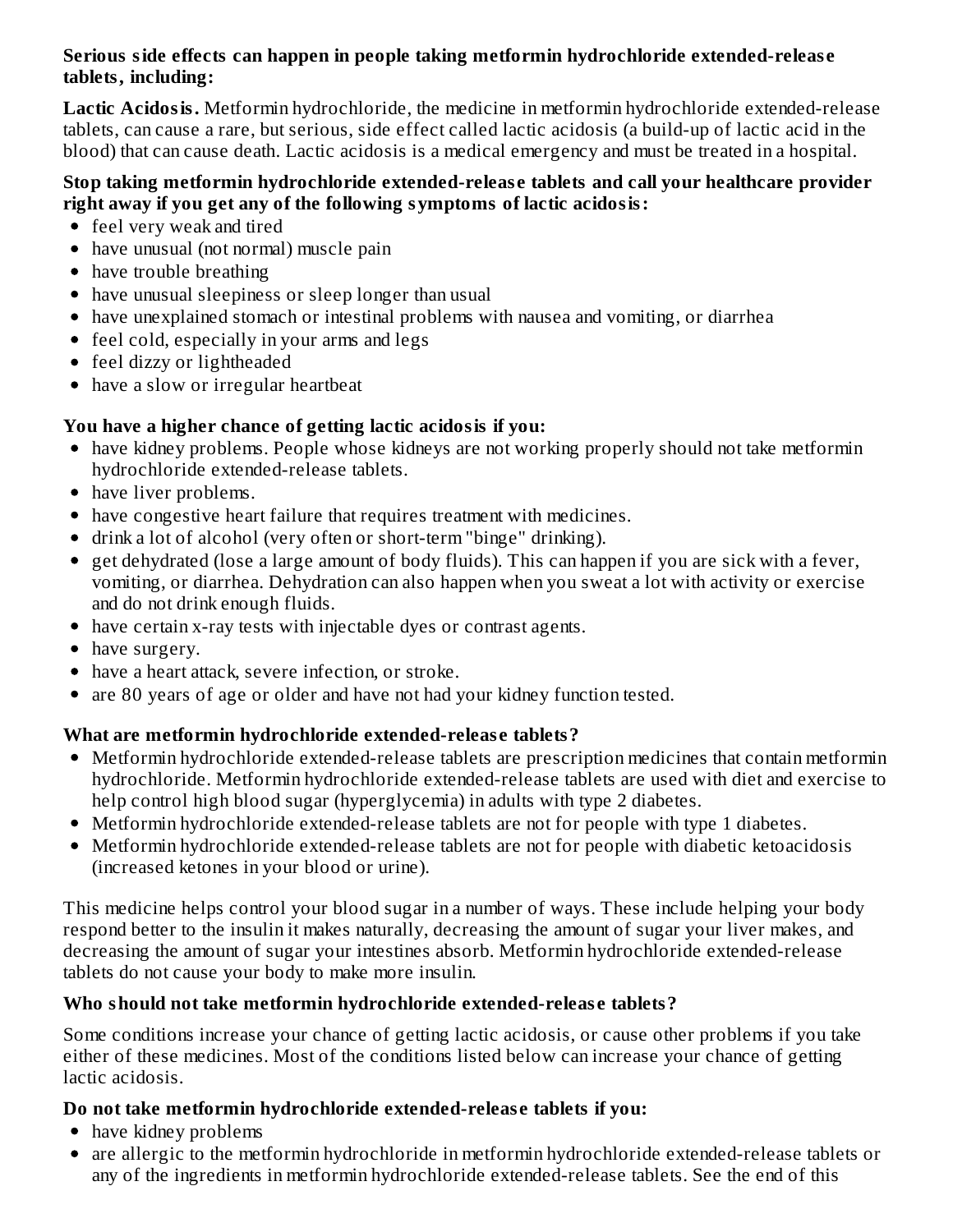leaflet for a complete list of ingredients in metformin hydrochloride extended-release tablets.

are going to get an injection of dye or contrast agents for an x-ray procedure or if you are going to have surgery and not able to eat or drink much. In these situations, metformin hydrochloride extended-release tablets will need to be stopped for a short time. Talk to your healthcare provider about when you should stop metformin hydrochloride extended-release tablets and when you should start metformin hydrochloride extended-release tablets again. See *"What is the most important information I should know about metformin hydrochloride extended-release tablets?"*

#### **What should I tell my healthcare provider before taking metformin hydrochloride extendedreleas e tablets?**

Before taking metformin hydrochloride extended-release tablets, tell your healthcare provider if you:

- have type 1 diabetes. Metformin hydrochloride extended-release tablets should not be used to treat people with type 1 diabetes.
- have a history or risk for diabetic ketoacidosis (high levels of certain acids, known as ketones, in the blood or urine). Metformin hydrochloride extended-release tablets should not be used for the treatment of diabetic ketoacidosis.
- have kidney problems.
- have liver problems.
- have heart problems, including congestive heart failure.
- are older than 80 years. If you are over 80 years old you should not take metformin hydrochloride extended-release tablets unless your kidneys have been checked and they are normal.
- drink alcohol very often, or drink a lot of alcohol in short-term "binge" drinking.
- are taking insulin.
- have any other medical conditions.
- are pregnant or plan to become pregnant. It is not known if metformin hydrochloride will harm your unborn baby. If you are pregnant, talk with your healthcare provider about the best way to control your blood sugar while you are pregnant.
- are breast-feeding or plan to breast-feed. It is not known if metformin hydrochloride passes into your breast milk. Talk with your healthcare provider about the best way to feed your baby while you take metformin hydrochloride extended-release tablets.

**Tell your healthcare provider about all the medicines you take,** including prescription and nonprescription medicines, vitamins, and herbal supplements. Know the medicines you take. Keep a list of them to show your healthcare provider and pharmacist when you get a new medicine.

Metformin hydrochloride extended-release tablets may affect the way other medicines work, and other medicines may affect how metformin hydrochloride extended-release tablets work.

# **Can metformin hydrochloride extended-releas e tablets be us ed in children?**

Metformin hydrochloride extended-release tablets have not been studied in children.

### **How should I take metformin hydrochloride extended-releas e tablets?**

- Take metformin hydrochloride extended-release tablets exactly as your healthcare provider tells you.
- Metformin hydrochloride extended-release tablets should be taken with meals to help lessen an upset stomach side effect.
- Swallow metformin hydrochloride extended-release tablets whole. Do not crush, cut, or chew metformin hydrochloride extended-release tablets.
- You may sometimes pass a soft mass in your stools (bowel movement) that looks like metformin hydrochloride extended-release tablets. This is not harmful and will not affect the way metformin hydrochloride extended-release tablets work to control your diabetes.
- When your body is under some types of stress, such as fever, trauma (such as a car accident), infection, or surgery, the amount of diabetes medicine that you need may change. Tell your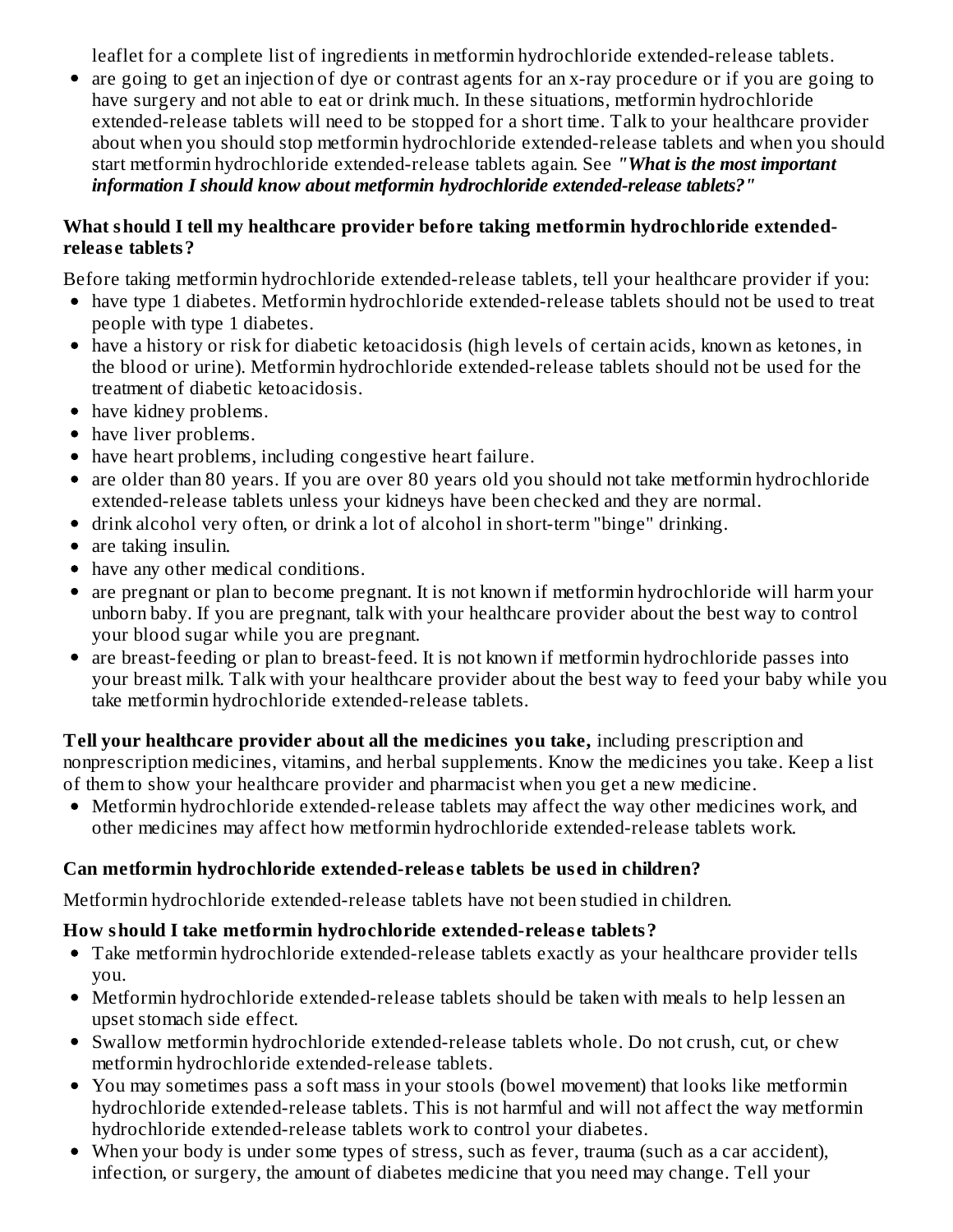healthcare provider right away if you have any of these problems.

- Your healthcare provider should do blood tests to check how well your kidneys are working before and during your treatment with metformin hydrochloride extended-release tablets.
- Your healthcare provider will check your diabetes with regular blood tests, including your blood sugar levels and your hemoglobin  $A_{1C}$ .
- Follow your healthcare provider's instructions for treating blood sugar that is too low (hypoglycemia). Talk to your healthcare provider if low blood sugar is a problem for you. See *"What are the possible side effects of metformin hydrochloride extended-release tablets?"*
- Check your blood sugar as your healthcare provider tells you to.
- Stay on your prescribed diet and exercise program while taking metformin hydrochloride extendedrelease tablets.
- If you miss a dose of metformin hydrochloride extended-release tablets, take your next dose as prescribed unless your healthcare provider tells you differently. Do not take an extra dose the next day.
- If you take too much metformin hydrochloride extended-release tablets, call your healthcare provider, local Poison Control Center, or go to the nearest hospital emergency room right away.

# **What should I avoid while taking metformin hydrochloride extended-releas e tablets?**

Do not drink a lot of alcoholic drinks while taking metformin hydrochloride extended-release tablets. This means you should not binge drink for short periods, and you should not drink a lot of alcohol on a regular basis. Alcohol can increase the chance of getting lactic acidosis.

### **What are the side effects of metformin hydrochloride extended-releas e tablets?**

**Lactic acidosis. Metformin, the active ingredient in metformin hydrochloride extended-releas e** tablets, can cause a rare but serious condition called lactic acidosis (a buildup of an acid in the **blood) that can caus e death. Lactic acidosis is a medical emergency and must be treated in the hospital.**

Call your doctor right away if you have any of the following symptoms, which could be signs of lactic acidosis:

- you feel cold in your hands or feet
- you have a slow or irregular heartbeat
- you have trouble breathing
- you feel dizzy or lightheaded
- you feel very weak or tired
- you feel sleepy or drowsy
- you have stomach pains, nausea or vomiting

Most people who have had lactic acidosis with metformin have other things that, combined with the metformin, led to the lactic acidosis. Tell your doctor if you have any of the following, because you have a higher chance for getting lactic acidosis with metformin hydrochloride extended-release tablets if you:

- have severe kidney problems, or your kidneys are affected by certain x-ray tests that use injectable dye
- have liver problems
- drink alcohol very often, or drink a lot of alcohol in short-term "binge" drinking
- $\bullet$  get dehydrated (lose a large amount of body fluids). This can happen if you are sick with a fever, vomiting, or diarrhea. Dehydration can also happen when you sweat a lot with activity or exercise and do not drink enough fluids
- have surgery
- have a heart attack, severe infection, or stroke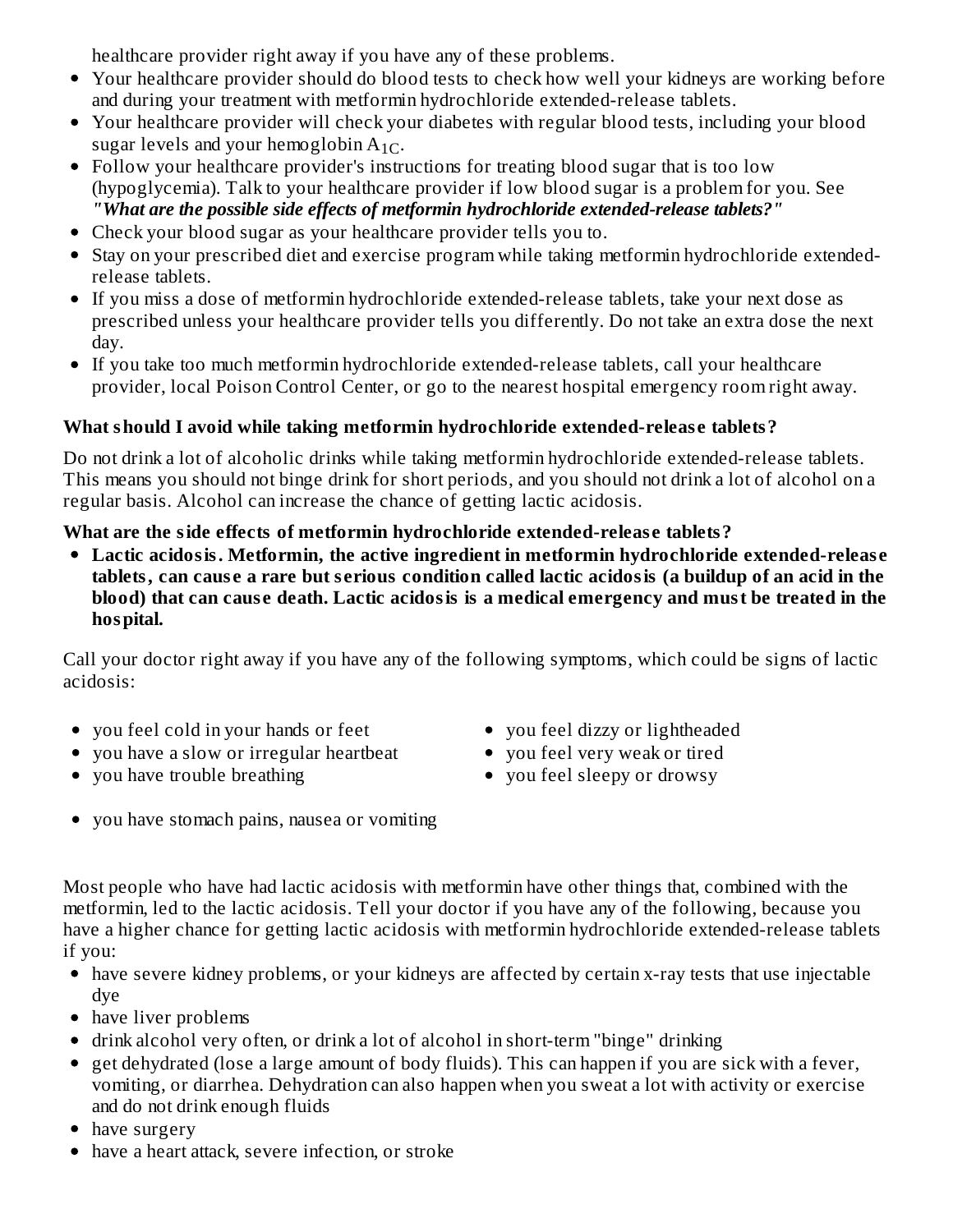Common side effects of metformin hydrochloride extended-release tablets include diarrhea, nausea, and upset stomach. These side effects generally go away after you take the medicine for a while. Taking your medicine with meals can help reduce these side effects. Tell your doctor if the side effects bother you a lot, last for more than a few weeks, come back after they've gone away, or start later in therapy. You may need a lower dose or need to stop taking the medicine for a short period or for good.

About 3 out of every 100 people who take metformin hydrochloride extended-release tablets have an unpleasant metallic taste when they start taking the medicine. It lasts for a short time.

Metformin hydrochloride extended-release tablets rarely cause hypoglycemia (low blood sugar) by themselves. However, hypoglycemia can happen if you do not eat enough, if you drink alcohol, or if you take other medicines to lower blood sugar.

### **How should I store metformin hydrochloride extended-releas e tablets?**

Store metformin hydrochloride extended-release tablets at 68°F to 77°F (20°C to 25°C).

#### **Keep metformin hydrochloride extended-releas e tablets and all medicines out of the reach of children.**

### **General information about the us e of metformin hydrochloride extended-releas e tablets**

If you have questions or problems, talk with your doctor or other healthcare provider. You can ask your doctor or pharmacist for the information about metformin hydrochloride extended-release tablets that is written for healthcare professionals. Medicines are sometimes prescribed for purposes other than those listed in a patient information leaflet. Do not use metformin hydrochloride extended-release tablets for a condition for which it was not prescribed. Do not share your medicine with other people.

### **What are the ingredients of metformin hydrochloride extended-releas e tablets?**

Active ingredients of metformin hydrochloride extended-release tablets: metformin hydrochloride.

Inactive ingredients in each tablet of metformin hydrochloride extended-release tablets 500 mg and 750 mg: carboxymethylcellulose sodium, copovidone, hypromellose, magnesium stearate and microcrystalline cellulose.

### **What is type 2 diabetes?**

Type 2 diabetes is a condition in which your body does not make enough insulin, and the insulin that your body produces does not work as well as it should. Your body can also make too much sugar. When this happens, sugar (glucose) builds up in the blood. This can lead to serious medical problems.

The main goal of treating diabetes is to lower your blood sugar to a normal level.

High blood sugar can be lowered by diet and exercise, and by certain medicines when necessary.

Talk to your healthcare provider about how to prevent, recognize, and take care of low blood sugar (hypoglycemia), high blood sugar (hyperglycemia), and problems you have because of your diabetes.

Manufactured by: **CSPC Ouyi Pharmaceutical Co., Ltd.** Shijiazhuang, Hebei, China, 052160

Manufactured for: **TAGI Pharma, Inc.** South Beloit, IL 61080

Rev. 10/2018

# **Metformin Hcl ER 500mg Tablet**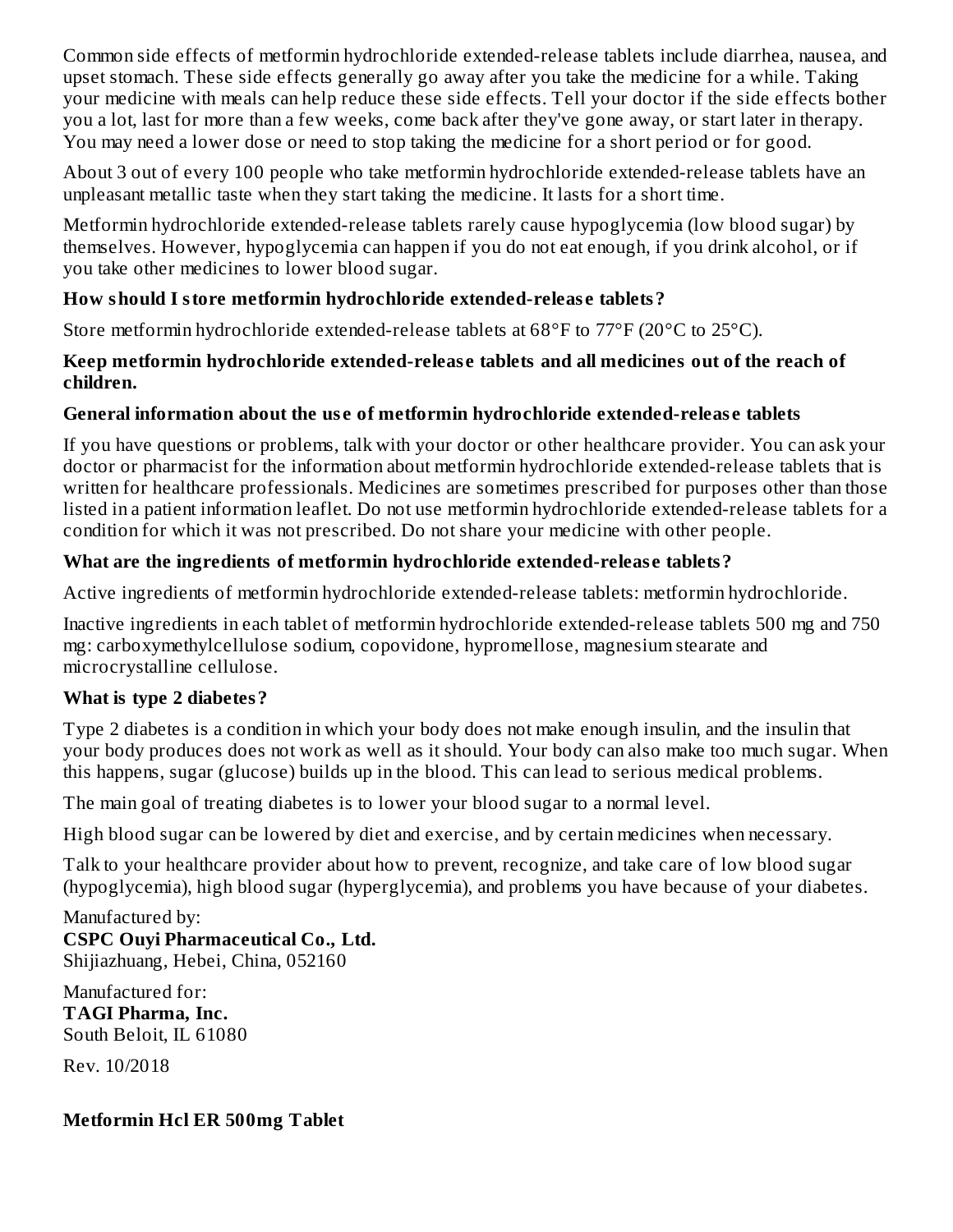

# **Metformin ER 750mg Tablet**



# **METFORMIN HYDROCHLORIDE** metformin hydrochloride tablet, extended release **Product Information Product T ype** HUMAN PRESCRIPTION DRUG **Ite m Code (Source )** NDC:71335-0 720 (NDC:51224-0 0 7) **Route of Administration** ORAL **Active Ingredient/Active Moiety Ingredient Name Basis of Strength Strength METFORMIN HYDROCHLORIDE** (UNII: 78 6Z46 38 9E) (METFORMIN - UNII:9 10 0L32L2N) METFORMIN HYDROCHLORIDE 50 0 mg **Inactive Ingredients Ingredient Name Strength Co po vido ne K2 5-3 1** (UNII: D9C330MD8B) **ca rbo xymethylcellulo se so dium, unspecified fo rm** (UNII: K6 79OBS311)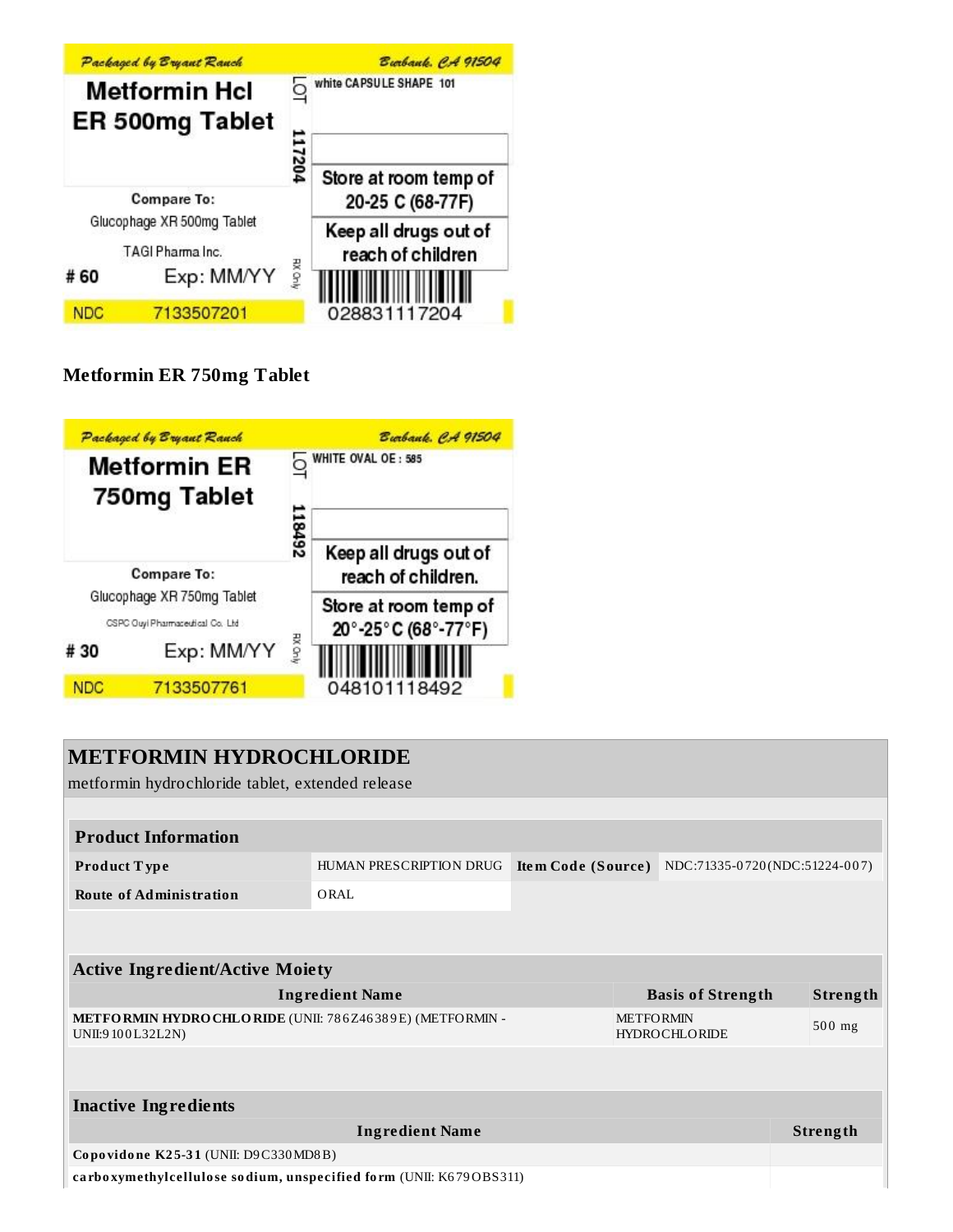| HYPROMELLOSE, UNSPECIFIED (UNII: 3NXW29V3WO)    |                                |  |                                                    |                     |                             |                           |  |  |  |
|-------------------------------------------------|--------------------------------|--|----------------------------------------------------|---------------------|-----------------------------|---------------------------|--|--|--|
| MICRO CRYSTALLINE CELLULO SE (UNII: OP1R32D61U) |                                |  |                                                    |                     |                             |                           |  |  |  |
| magnesium stearate (UNII: 70097M6I30)           |                                |  |                                                    |                     |                             |                           |  |  |  |
|                                                 |                                |  |                                                    |                     |                             |                           |  |  |  |
|                                                 |                                |  |                                                    |                     |                             |                           |  |  |  |
|                                                 | <b>Product Characteristics</b> |  |                                                    |                     |                             |                           |  |  |  |
|                                                 | Color                          |  | <b>WHITE</b>                                       | <b>Score</b>        |                             | no score                  |  |  |  |
|                                                 | <b>Shape</b>                   |  | OVAL                                               | <b>Size</b>         |                             | $19 \,\mathrm{mm}$        |  |  |  |
|                                                 | Flavor                         |  |                                                    | <b>Imprint Code</b> |                             | OE:584                    |  |  |  |
|                                                 | Contains                       |  |                                                    |                     |                             |                           |  |  |  |
|                                                 |                                |  |                                                    |                     |                             |                           |  |  |  |
|                                                 |                                |  |                                                    |                     |                             |                           |  |  |  |
|                                                 | Packaging                      |  |                                                    |                     |                             |                           |  |  |  |
| #                                               | <b>Item Code</b>               |  | <b>Package Description</b>                         |                     | <b>Marketing Start Date</b> | <b>Marketing End Date</b> |  |  |  |
|                                                 | 1 NDC:71335-0720-5             |  | 120 in 1 BOTTLE; Type 0: Not a Combination Product |                     | 03/15/2018                  |                           |  |  |  |
|                                                 | 2 NDC:71335-0720-8             |  | 180 in 1 BOTTLE; Type 0: Not a Combination Product |                     | 03/15/2018                  |                           |  |  |  |
|                                                 | 3 NDC:71335-0720-3             |  | 100 in 1 BOTTLE; Type 0: Not a Combination Product |                     | 03/15/2018                  |                           |  |  |  |
|                                                 | 4 NDC:71335-0720-9             |  | 20 in 1 BOTTLE; Type 0: Not a Combination Product  |                     | 03/15/2018                  |                           |  |  |  |
|                                                 | 5 NDC:71335-0720-6             |  | 15 in 1 BOTTLE; Type 0: Not a Combination Product  |                     | 03/15/2018                  |                           |  |  |  |
|                                                 | 6 NDC:71335-0720-7             |  | 45 in 1 BOTTLE; Type 0: Not a Combination Product  |                     | 03/15/2018                  |                           |  |  |  |
|                                                 | 7 NDC:71335-0720-1             |  | 60 in 1 BOTTLE; Type 0: Not a Combination Product  |                     | 03/15/2018                  |                           |  |  |  |
|                                                 | 8 NDC:71335-0720-4             |  | 90 in 1 BOTTLE; Type 0: Not a Combination Product  |                     | 03/15/2018                  |                           |  |  |  |
|                                                 | $9$ NDC:71335-0720-2           |  | 30 in 1 BOTTLE; Type 0: Not a Combination Product  |                     | 03/15/2018                  |                           |  |  |  |
|                                                 |                                |  |                                                    |                     |                             |                           |  |  |  |
|                                                 |                                |  |                                                    |                     |                             |                           |  |  |  |
| <b>Marketing Information</b>                    |                                |  |                                                    |                     |                             |                           |  |  |  |
|                                                 | <b>Marketing Category</b>      |  | <b>Application Number or Monograph Citation</b>    |                     | <b>Marketing Start Date</b> | <b>Marketing End Date</b> |  |  |  |
|                                                 | <b>ANDA</b>                    |  | ANDA078321                                         |                     | 04/17/2008                  |                           |  |  |  |
|                                                 |                                |  |                                                    |                     |                             |                           |  |  |  |

# **METFORMIN HYDROCHLORIDE**

metformin hydrochloride tablet, extended release

| <b>Product Information</b>                                                                            |                        |                  |                      |  |        |                 |  |  |
|-------------------------------------------------------------------------------------------------------|------------------------|------------------|----------------------|--|--------|-----------------|--|--|
| NDC:71335-0776(NDC:51224-107)<br>HUMAN PRESCRIPTION DRUG<br>Item Code (Source)<br><b>Product Type</b> |                        |                  |                      |  |        |                 |  |  |
| <b>Route of Administration</b>                                                                        | ORAL                   |                  |                      |  |        |                 |  |  |
|                                                                                                       |                        |                  |                      |  |        |                 |  |  |
|                                                                                                       |                        |                  |                      |  |        |                 |  |  |
| <b>Active Ingredient/Active Moiety</b>                                                                |                        |                  |                      |  |        |                 |  |  |
| <b>Ingredient Name</b><br><b>Basis of Strength</b>                                                    |                        |                  |                      |  |        | Strength        |  |  |
| <b>METFORMIN HYDRO CHLORIDE</b> (UNII: 786Z46389E) (METFORMIN -<br>UNII:9100L32L2N)                   |                        | <b>METFORMIN</b> | <b>HYDROCHLORIDE</b> |  | 750 mg |                 |  |  |
|                                                                                                       |                        |                  |                      |  |        |                 |  |  |
| <b>Inactive Ingredients</b>                                                                           |                        |                  |                      |  |        |                 |  |  |
|                                                                                                       | <b>Ingredient Name</b> |                  |                      |  |        | <b>Strength</b> |  |  |
| Copovidone K25-31 (UNII: D9C330MD8B)                                                                  |                        |                  |                      |  |        |                 |  |  |